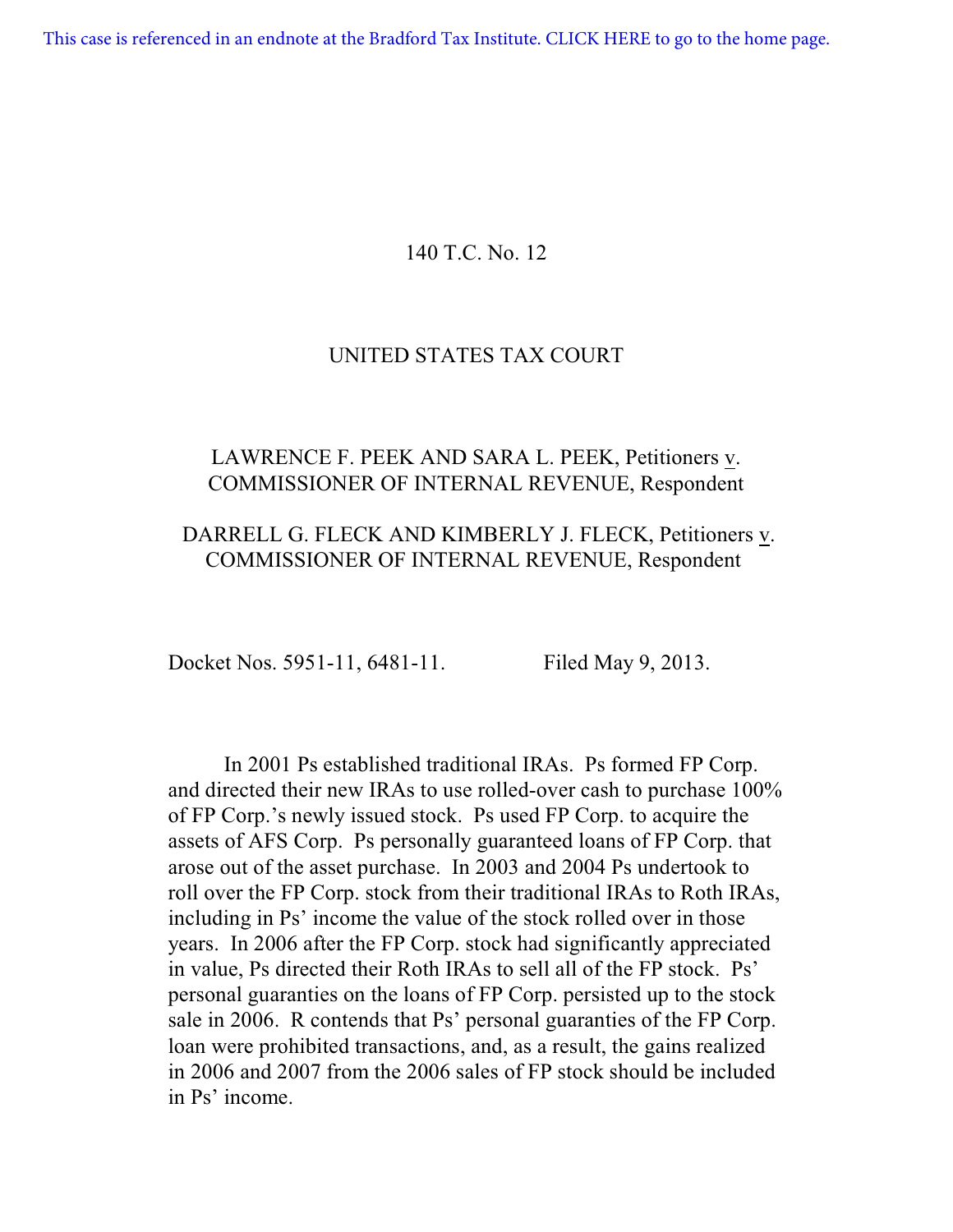Held: Each of Ps' personal guaranties of the FP Corp. loan was an indirect extension of credit to the IRAs, which is a prohibited transaction; and under I.R.C. sec. 408(e), the accounts that held the FP Corp. stock ceased to be IRAs.

Held, further, the gains realized on the sale of the FP Corp. stock are included in Ps' income.

Held, further, Ps are liable for the accuracy-related penalty under I.R.C. sec. 6662.

Sheldon Harold Smith, for petitioners.

Shawn P. Nowlan, E. Abigail Raines, and John Q. Walsh, Jr., for respondent.

GUSTAFSON, Judge: Pursuant to section  $6212$ , the Internal Revenue Service ("IRS") issued statutory notices of deficiency to petitioners Lawrence F. Peek and Sara L. Peek on December 9, 2010, and to petitioners Darrell G. Fleck and Kimberly J. Fleck on December 14, 2010, determining the following deficiencies in income tax and accuracy-related penalties under section 6662(a) for tax years 2006 and 2007:

Unless otherwise indicated, all section references are to the Internal <sup>1</sup> Revenue Code (26 U.S.C.), and all Rule references are to the Tax Court Rules of Practice and Procedure.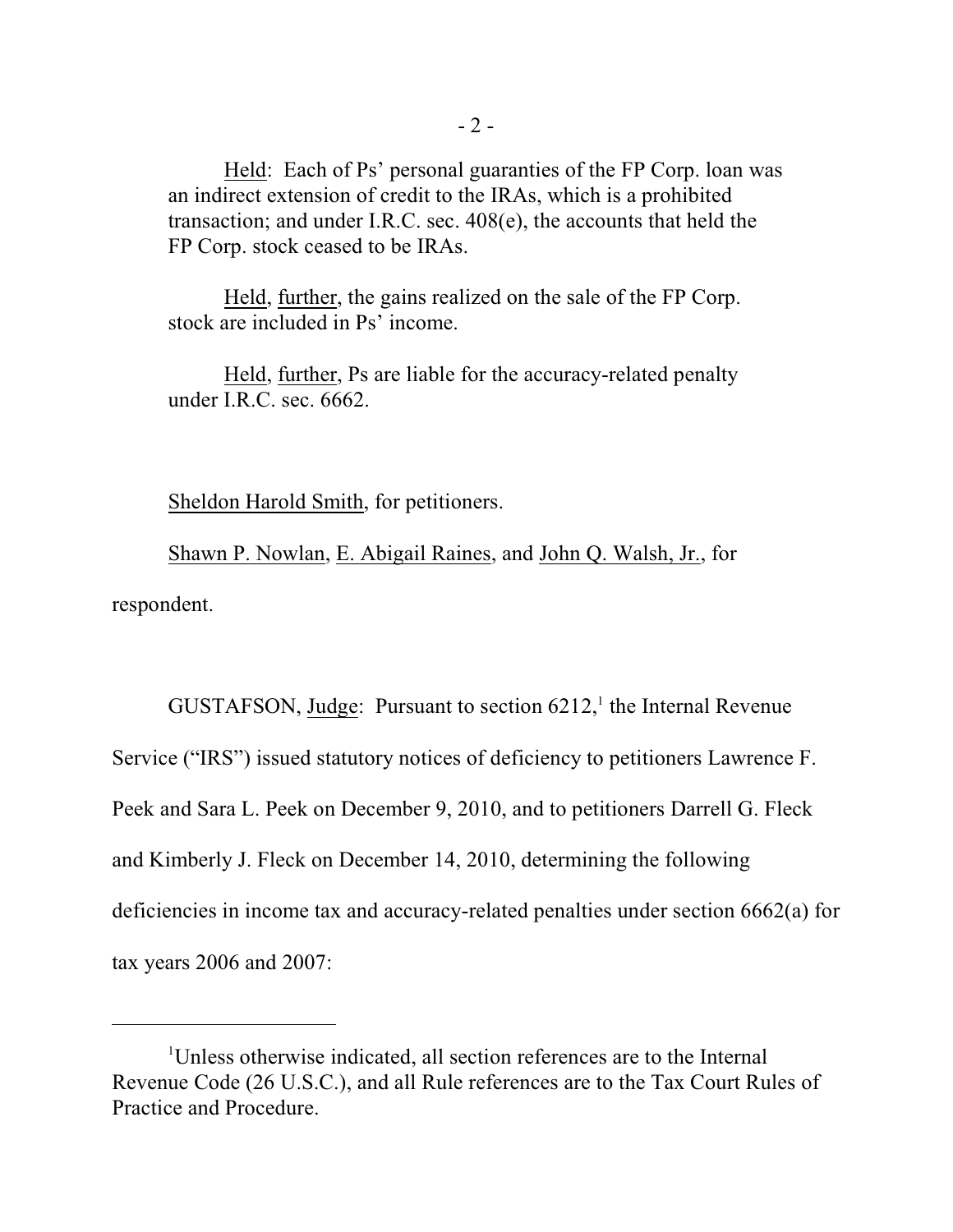| Taxpayers | Year | Deficiency | Penalty<br>sec. $6662(a)$ |
|-----------|------|------------|---------------------------|
| Peek      | 2006 | \$223,650  | \$44,730.00               |
|           | 2007 | 1,399      | 279.80                    |
| Fleck     | 2006 | 243,229    | 48,645.80                 |
|           | 2007 | 4,948      | 989.60                    |

The issues for decision in these consolidated cases are: (i) whether

Mr. Fleck's and Mr. Peek's personal guaranties of a loan to FP Company were prohibited transactions under section  $4975(c)(1)(B);$ <sup>2</sup> and (ii) whether the Flecks and the Peeks owe accuracy-related penalties under section 6662(a).

<sup>&</sup>lt;sup>2</sup>Because we hold that the loan guaranties were prohibited transactions, we need not and do not reach the additional questions of whether prohibited transactions occurred (i) when FP Company made payments of wages to Mr. Fleck and Mr. Peek (which the IRS contends were prohibited transactions under section  $4975(c)(1)(D)$ , or (ii) when FP Company made payments of rent to an entity owned by Mrs. Fleck and Mrs. Peek (which the IRS contends were prohibited transactions under section  $4975(c)(1)(E)$ ). (We also need not consider whether those issues constitute "new matter". See note 3 below.) Furthermore, because our holding that the loan guaranties were prohibited transactions resolves the income tax issues in favor of the IRS and against the petitioners, we need not reach the question whether Mr. Fleck and Mr. Peek would, in the alternative, owe excise tax for excess contributions to their successor IRAs under section 4973.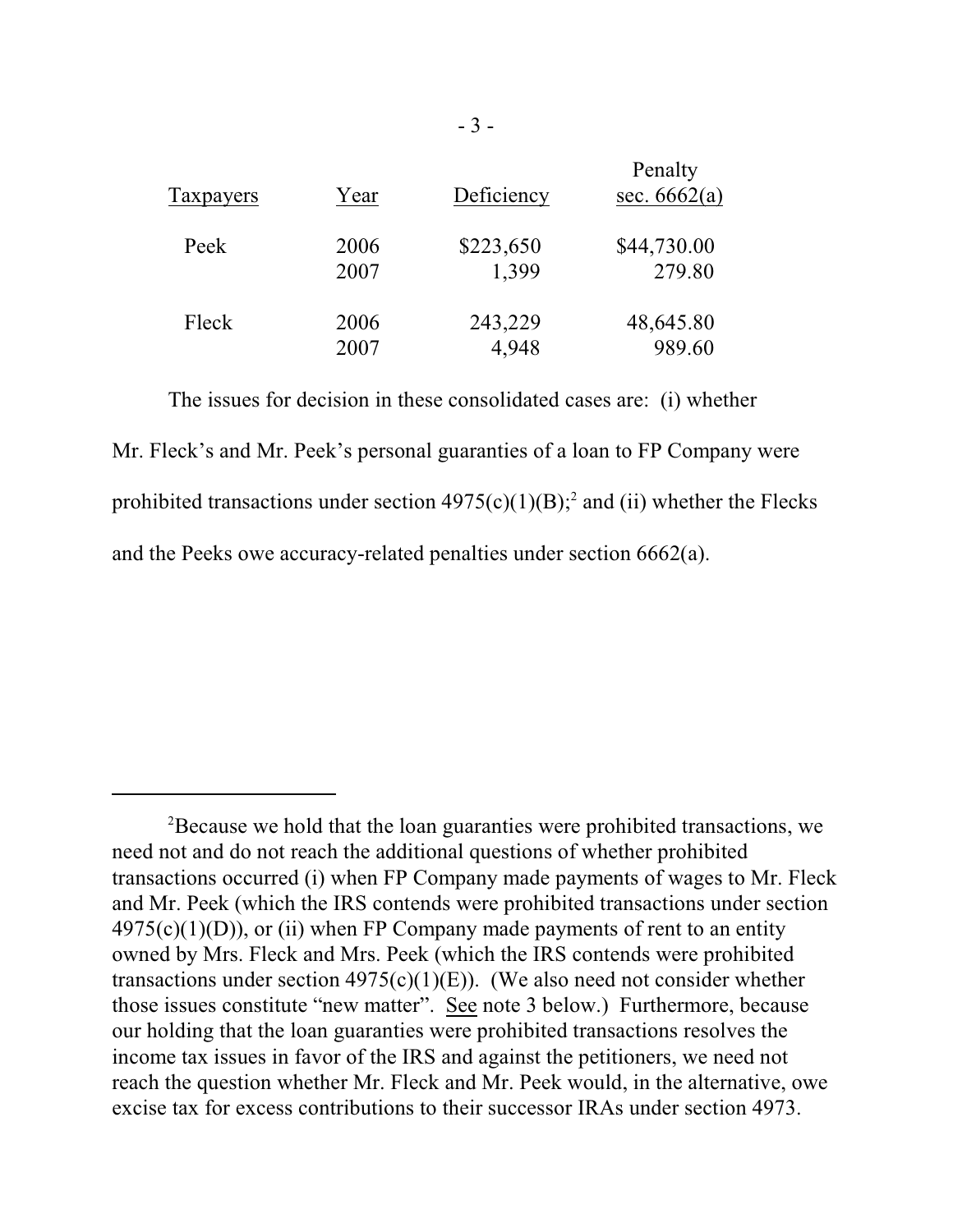### FINDINGS OF FACT

These cases were submitted by the parties fully stipulated under Rule 122 for decision without trial, $3$  and the stipulated facts are incorporated herein by this reference.

### Abbot Fire & Safety, Inc.

In 2001 Mr. Fleck identified Abbott Fire & Safety, Inc. ("AFS"), as an attractive business opportunity. AFS specialized in providing alarms and fire protection, hood suppression systems, sprinkler systems, backflow inspections, fire extinguishers, and emergency lights for businesses. AFS also engaged in government-mandated compliance testing related to fire suppression and safety.

<sup>&</sup>lt;sup>3</sup>The burden of proof is generally on the taxpayer, <u>see</u> Rule  $142(a)(1)$ , and the submission of a case as fully stipulated under Rule 122 does not alter that burden, see Borchers v. Commissioner, 95 T.C. 82, 91 (1990), aff'd, 943 F.2d 22 (8th Cir. 1991). However, the burden of proof can be shifted when the Commissioner's position implicates "new matter" that was not in the notice of deficiency. Petitioners point out that whereas the notice of deficiency determined that they had engaged in "prohibited transactions" forbidden in section  $4975(c)(1)(C)$  and (F)--involving "furnishing of goods, services", etc., and "receipt of consideration \* \* \* in connection with a transaction involving the income or assets of a plan"--the Commissioner now relies on section  $4975(c)(1)(B)$ , which prohibits "indirect \* \* \* extension of credit". We note that the notices of deficiency make no mention of the loan guaranties. To the extent that this issue would require different evidence, it could constitute "new matter". However, we need not resolve that question, see Dagres v. Commissioner, 136 T.C. 263, 279 (2011), since the material facts are not actually in dispute, and we can resolve the case by a mere preponderance of the evidence.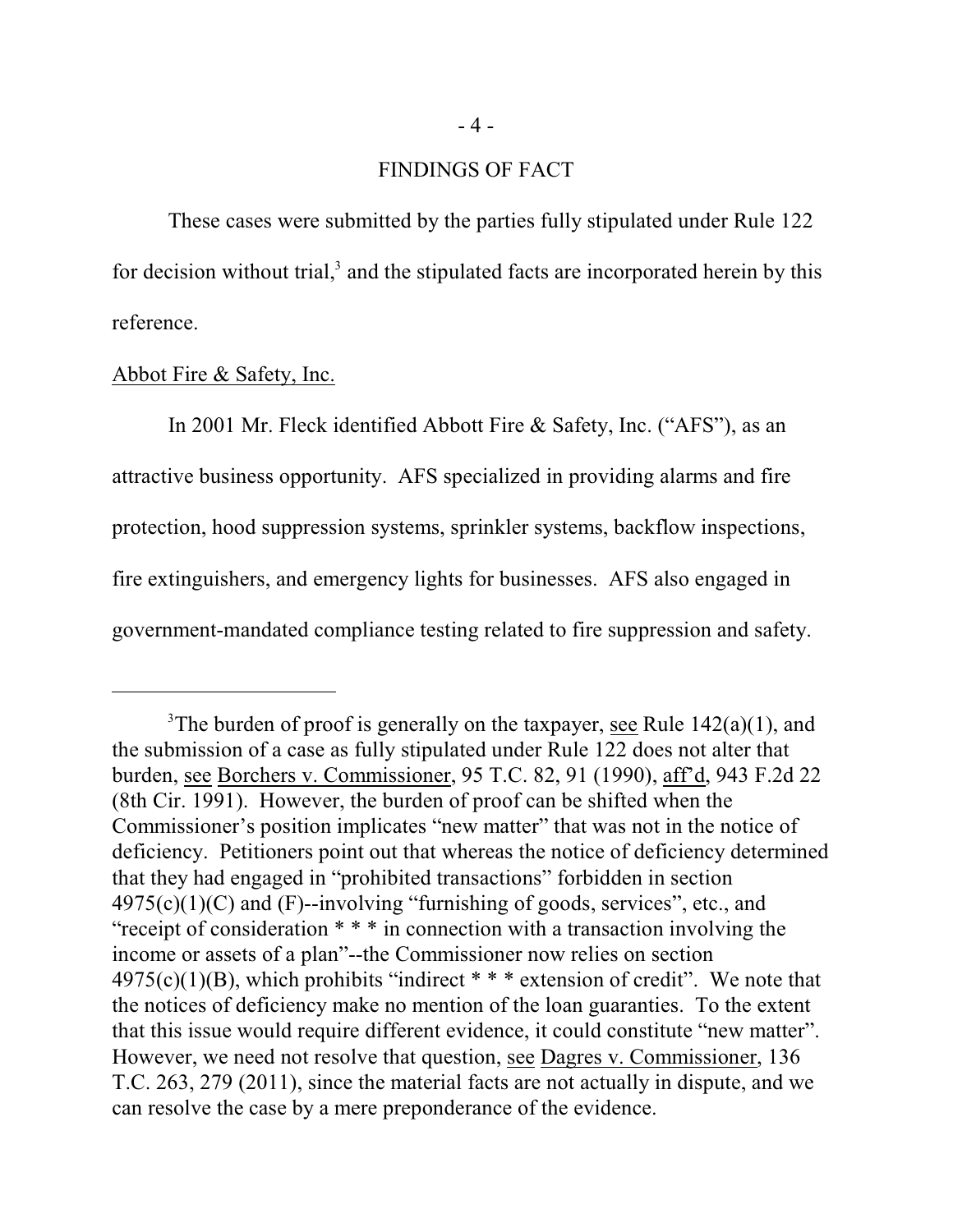Mr. Fleck contacted A.J. Hoyal & Co. ("A.J. Hoyal"), the brokerage firm through which AFS was offered for sale. While Mr. Fleck originally hoped to purchase AFS with a family member as partner, that relative was unable to join the venture. Instead, Mr. Peek, an attorney who had provided legal services to Mr. Fleck in the past, approached Mr. Fleck about joining the venture. (Mr. and Mrs. Fleck are not related to Mr. and Mrs. Peek.)

#### The IACC

A.J. Hoyal introduced Mr. Fleck to Christian Blees, a certified public accountant ("C.P.A.") at a Colorado Springs accounting firm. Mr. Fleck later introduced Mr. Blees to Mr. Peek. Neither Mr. Fleck nor Mr. Peek knew Mr. Blees previously. Mr. Fleck and Mr. Peek engaged Mr. Blees and his firm to assist in structuring the purchase of AFS's assets and to perform due diligence on the transaction.

Mr. Blees presented to Mr. Fleck and Mr. Peek information on a strategy he identified as the "IACC". On September 6, 2001, Mr. Blees gave to Mr. Fleck and Mr. Peek documents that described the IACC plan. This strategy called for the participant to establish a self-directed individual retirement account ("IRA"), transfer funds into that IRA from an existing IRA or section 401(k) plan account,

- 5 -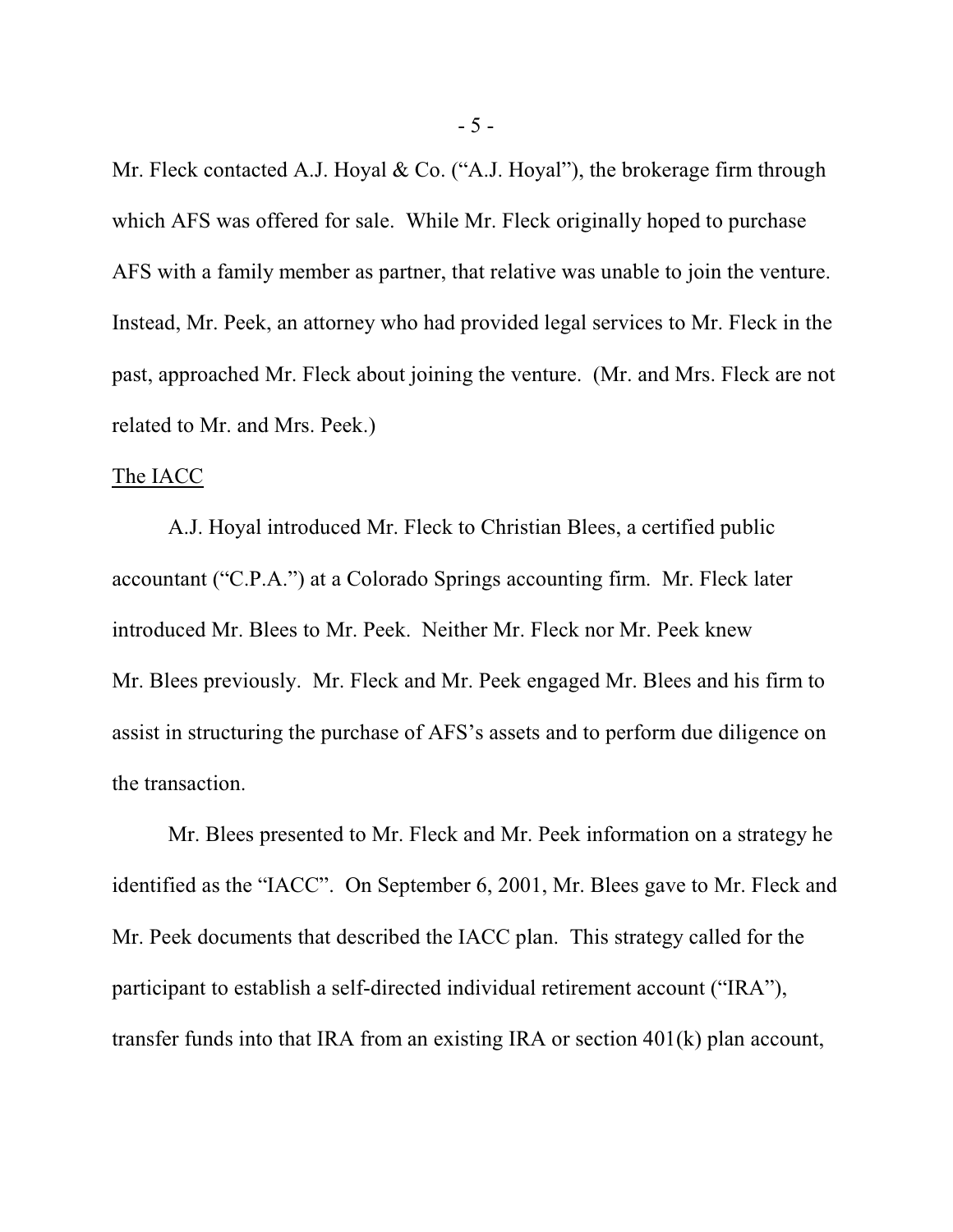set up a new corporation, sell shares in the new corporation to the self-directed IRA, and use the funds from the sale of shares to purchase a business interest.

In addition to describing the plan, the IACC documents included an extensive discussion and an opinion letter from Mr. Blees about prohibited transactions under section 4975, which state that such transactions would be detrimental to the IACC plan's tax objectives. The documents warned that "the taxpayer could not engage in transactions with the IRA that the IRS would determine to be 'prohibited transactions'". Also included in the documents was a letter from the accounting firm, which instructed:

An important distinction to always recognize is that any actions you take on behalf of the corporation must be taken by you as an agent for the corporation and not by you personally. Any business done by the corporation must be done in its status as a corporation and realizing that you are acting as an agent of the corporation only. The corporation should exercise care to hold itself out at all times to the public as a corporation and not as some other type of entity, or as an extension of you personally.

\* \* \* \* \* \* \* \* \*

Failure to properly manage the corporations [sic] affairs, or to conduct business in any manner other than at arms length could result in adverse effects to the corporation, your IRA, and to you personally. This might include, but is not limited to, the assessment of additional income taxes, penalties and interest from various taxing authorities.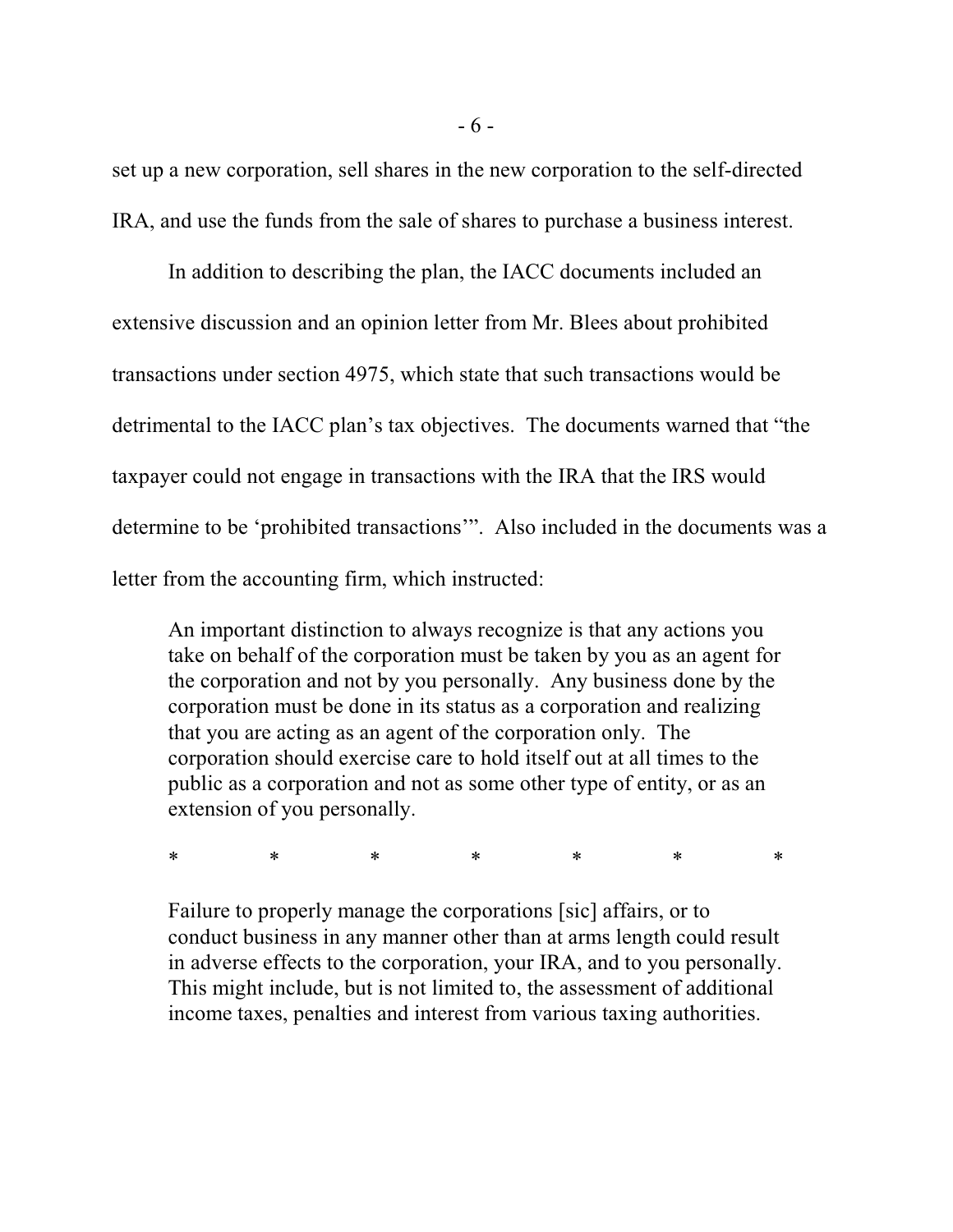None of the IACC documents indicate that Mr. Fleck or Mr. Peek informed their accountant that they might guarantee loans for the new corporation as part of their planned acquisition of AFS's assets; and the documents included no advice to the effect that an extension of credit or personal guaranty between petitioners and the new corporation would not be considered prohibited transaction for purposes of section 4975.

Mr. Peek completed and submitted an "IACC Application" and, in response, received the "IACC Plan for FP Company", a document that outlined a plan for the purchase of AFS's assets. Mr. Fleck and Mr. Peek subsequently implemented this plan and compensated Mr. Blees and his firm for structuring the purchase and performing due diligence. Both Mr. Fleck and Mr. Peek were aware of the compensation.

#### Implementing IACC with FP Company

Mr. Fleck and Mr. Peek each established at Vista Bank accounts intended to be self-directed IRAs, over which they each retained all discretionary authority and control concerning investments. Mr. Fleck rolled over funds on August 17, 2001, into his IRA (the "Fleck Vista IRA"), from an existing account maintained for his benefit at the Allied Domesq 401(k) Retirement Plan. Mr. Peek rolled over funds on August 30, 2001, into his IRA (the "Peek Vista IRA"), from an existing

- 7 -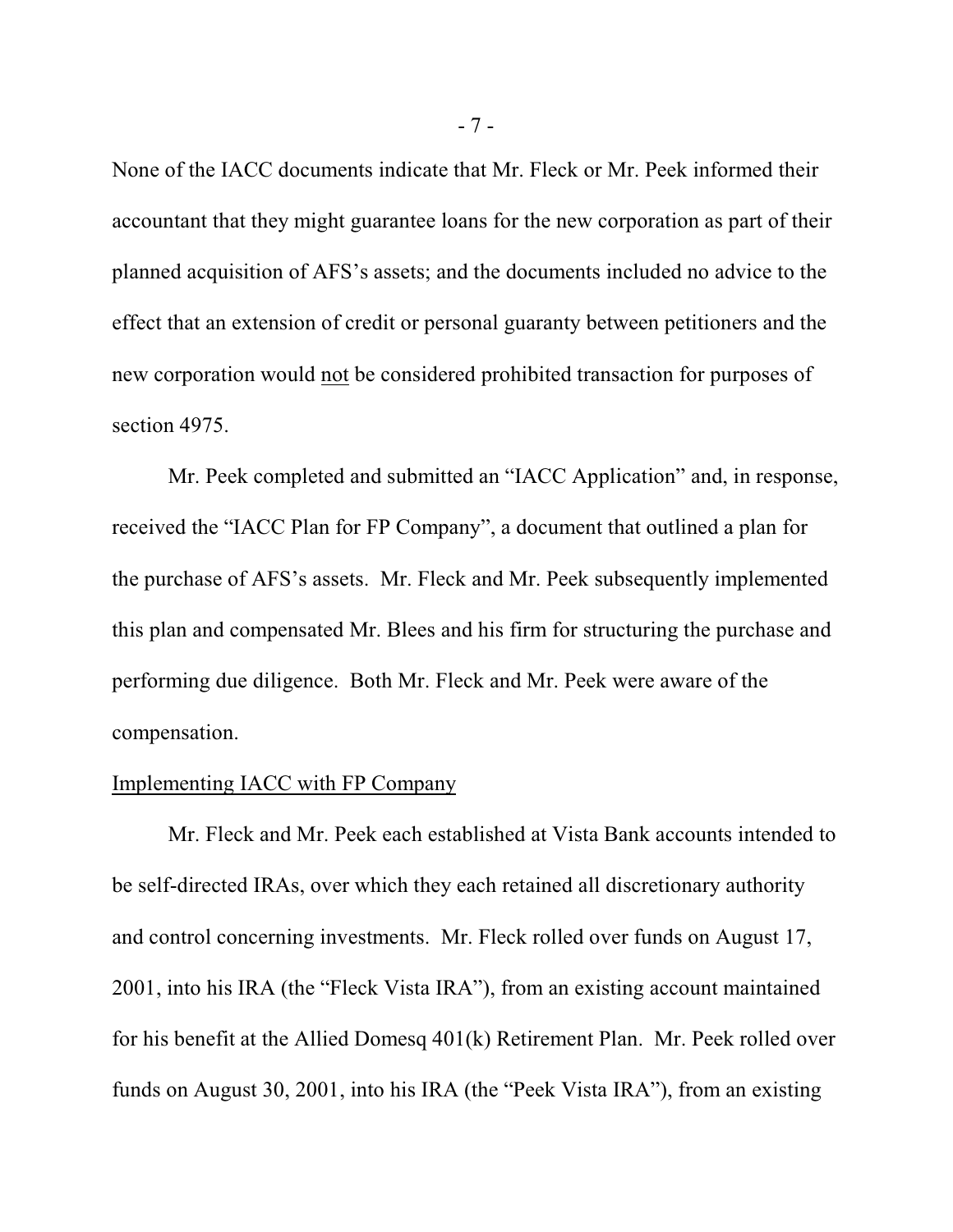account maintained for his benefit at Charles Schwab. Neither Mr. Fleck nor Mr. Peek contributed to the other's IRA.

On August 27, 2001, the articles of incorporation for FP Company, Inc. ("FP Company") were filed with the Colorado Secretary of State. At formation, Mr. Fleck and Mr. Peek intended that FP Company would purchase the assets of AFS and engage in the retail sale of fire suppression systems.

On September 11, 2001, each IRA purchased 5,000 shares of newly issued stock in FP Company for \$309,000 and thereby acquired a 50% interest in FP Company. The Peek Vista IRA made its purchase at Mr. Peek's direction, and the Fleck Vista IRA made its purchase at Mr. Fleck's direction. In so doing, Mr. Peek and Mr. Fleck both intended that FP Company would purchase the assets of AFS. At the time of purchase, both Mr. Peek and Mr. Fleck also intended to serve as corporate officers and directors of FP Company.

In a transaction closed in mid-September 2001 (but with an agreed effective date of August 28, 2001), FP Company acquired most of AFS's assets for a price of \$1,100,000, consisting of: (a) \$850,000 in cash (derived from (i) a \$450,000 bank loan to FP Company from a credit union and (ii) \$400,000 of the proceeds of the sale of FP Company's stock to the IRAs); (b) a \$50,000 promissory note from FP Company to A.J. Hoyal (the broker); and (c) a \$200,000 promissory note from

- 8 -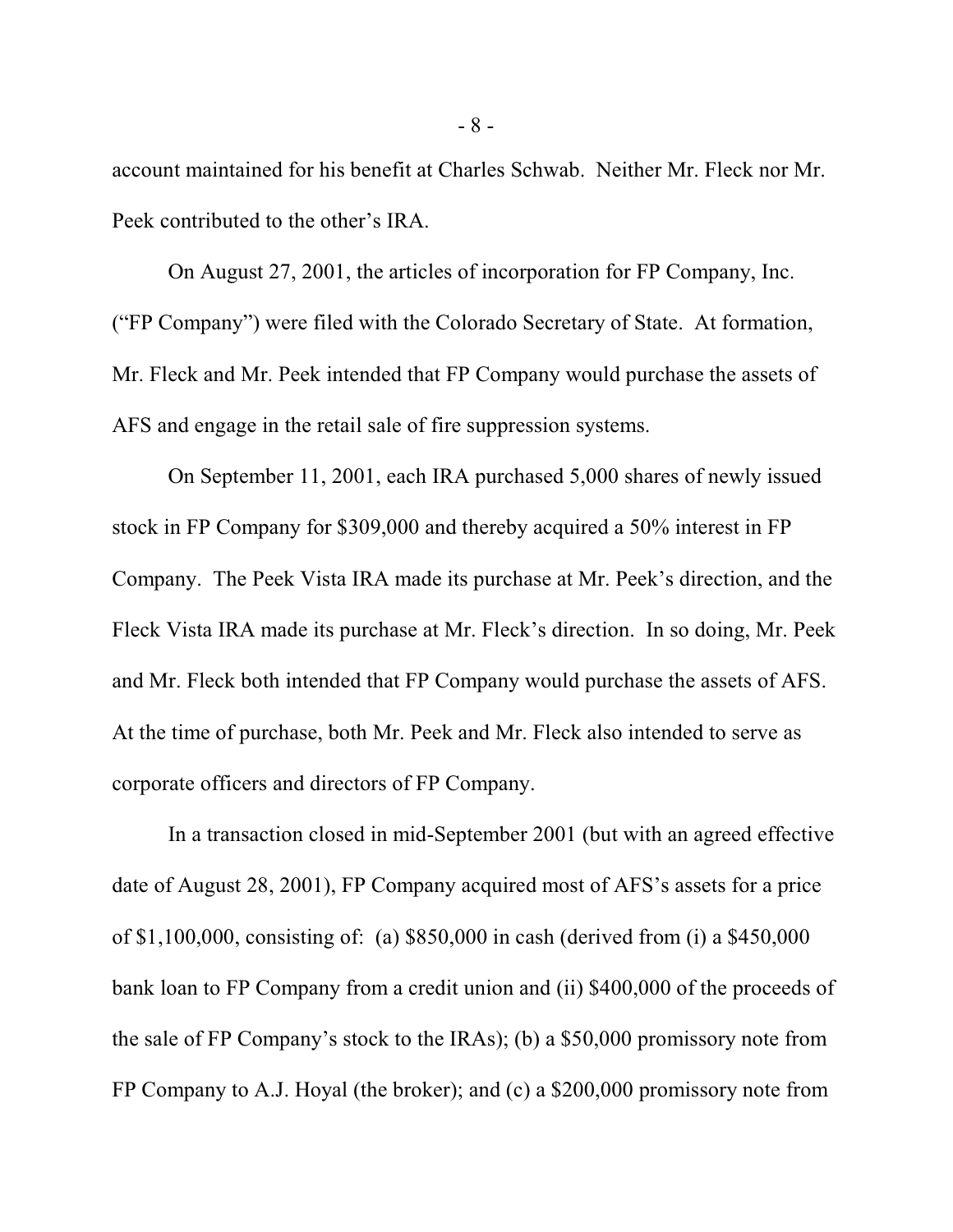FP Company to the sellers, secured by personal guaranties from Mr. Fleck and Mr. Peek.

As part of Mr. Fleck's and Mr. Peek's personal guaranties, a deed of trust on their personal residences was recorded in El Paso County, Colorado, on September 17, 2001. Mr. Fleck and Mr. Peek were grantors, and Leslie and Carol Heinrich, the shareholders of the corporation selling AFS's assets, were the grantees of the deed of trust. The guaranties remained in effect until the sale and merger of FP Company in 2006.

#### Operation of FP Company d.b.a. Abbott

On September 25, 2001, FP Company filed a Statement of Change of Registered Officer or Registered Agent with the Colorado Secretary of State, which named Mr. Peek as the new registered agent of FP Company. Also on September 25, FP Company filed two Certificates of Assumed or Trade Name, indicating that it would hereafter do business as "Abbott Fire & Safety, Inc." and "Abbott Fire Extinguisher Company, Inc."

From 2001 until the 2006 sale, Mr. Fleck and Mr. Peek were the only persons to serve as corporate officers and directors of FP Company.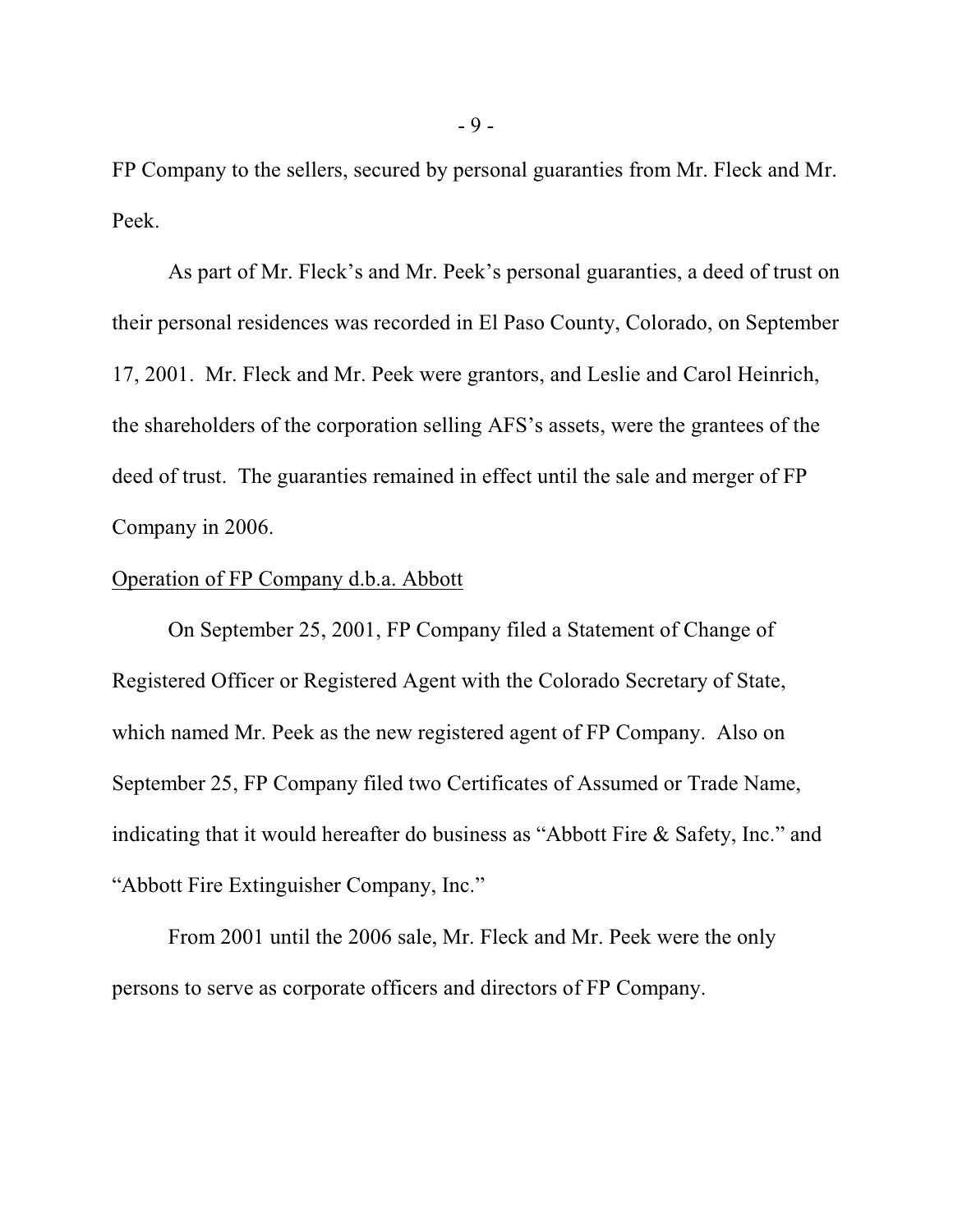$-10-$ 

### Subsequent transactions involving the Fleck and Peek IRAs

In 2002 Mr. Fleck and Mr. Peek's accountants informed them that Vista Bank was terminating its services as custodian of the Fleck Vista IRA and the Peek Vista IRA. Consequently, they transferred the Fleck Vista IRA and the Peek Vista IRA to First Trust Co. of Onaga (to become the "Fleck Onaga IRA" and the "Peek Onaga IRA"). Each man intended the new account to be self-directed. In each new IRA the sole asset was the shares of FP Company previously held in the Vista IRAs.

In 2003 Mr. Fleck converted half of the Fleck Onaga IRA to a Roth IRA at the same bank (the "Fleck Roth IRA"); and Mr. Peek converted half of the Peek Onaga IRA to a Roth IRA (the "Peek Roth IRA"). In 2004 each transferred the remaining half of his Onaga IRA into his Roth IRA, so that thereafter each Roth IRA owned 50% of the stock of FP Company. Mr. Fleck and Mr. Peek each reported the fair market values of the converted portions of their accounts as taxable income for 2003 and 2004.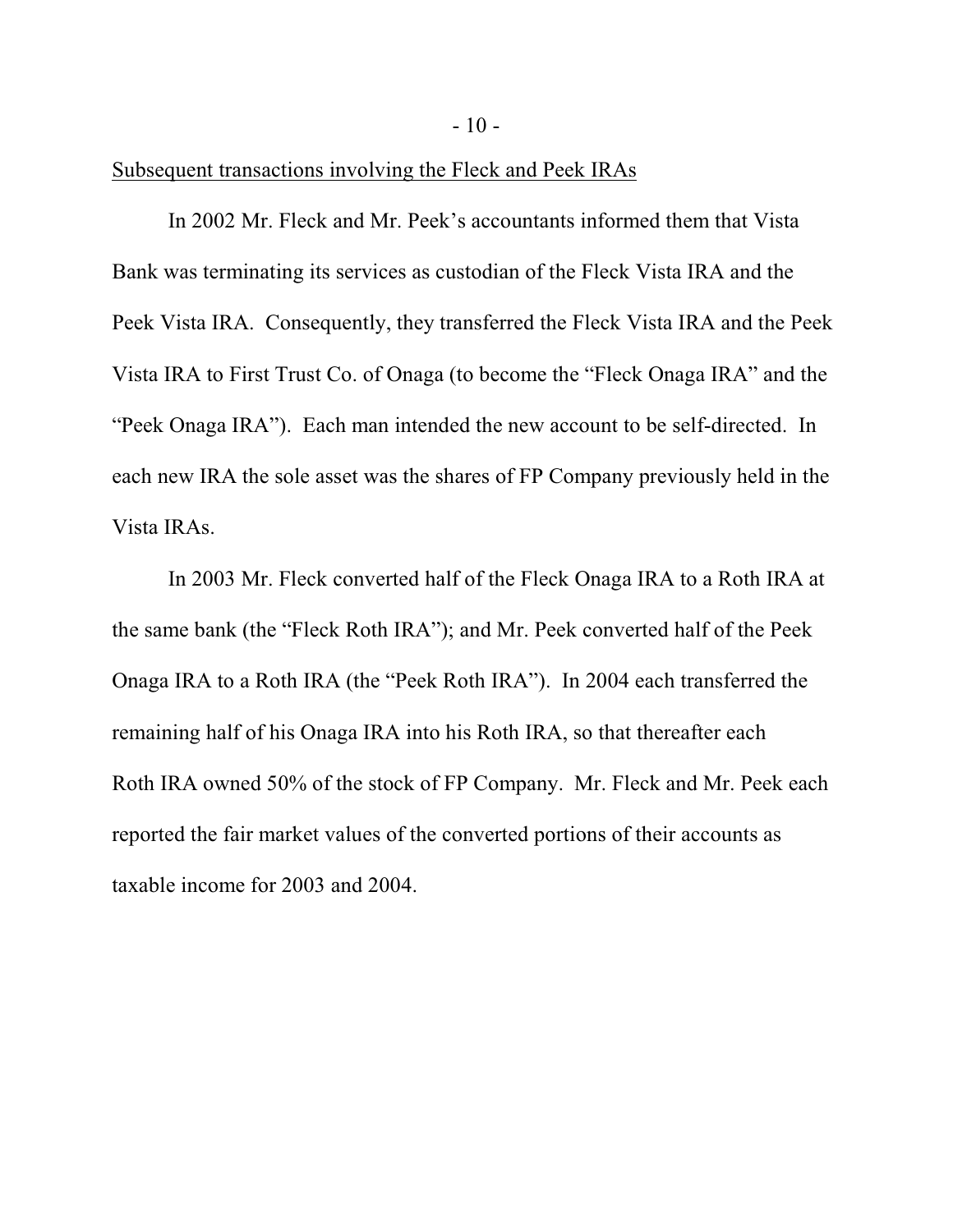### 2006 sale and merger of FP Company

In 2006 the Roth IRAs sold FP Company to Xpect First Aid Co. Each Roth IRA received payments on the following dates and in the following amounts for its 50% interest in FP Company:

| Date      | Payment     |
|-----------|-------------|
| 3/14/2006 | \$1,385,920 |
| 4/5/2006  | 114,713     |
| 9/14/2006 | 63,932      |
| 11/9/2006 | 9,156       |
| 4/30/2007 | 94,471      |
| Total     | 1,668,192   |

Following these payments, neither the Fleck Roth IRA nor the Peek Roth IRA owned any interest in FP Company, and neither Mr. Fleck nor Mr. Peek had any involvement with FP Company or Xpect First Aid Co.

### Administrative actions

Both the Flecks and the Peeks timely filed Federal income tax returns on Forms 1040, "U.S. Individual Income Tax Return", for the years 2006 and 2007. The IRS examined those returns, adjusted petitioners' income to include capital gain from the sale of FP Company stock, $4$  and in the alternative imposed excise tax

<sup>&</sup>lt;sup>4</sup>As a result of the increased income, the IRS also made computational adjustments to exemption amounts, student interest deductions (for the Flecks only), itemized deductions, and self-employment tax.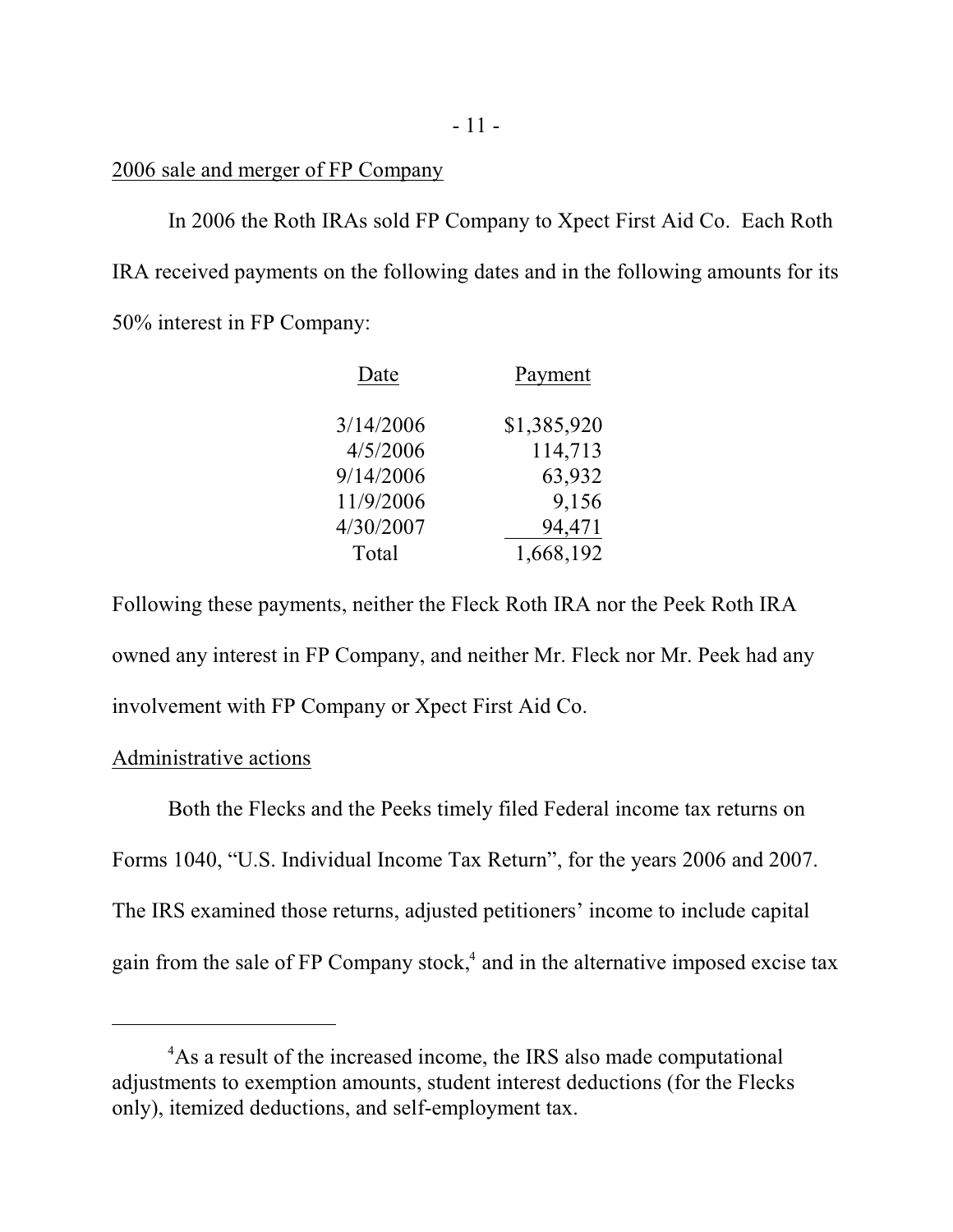for excess contributions to Mr. Fleck's and Mr. Peek's Roth IRAs during 2006. The IRS issued statutory notices of deficiency to the Peeks on December 9, 2010, and to the Flecks on December 14, 2010.

The Peeks timely mailed their petition to this Court on March 8, 2011; and the Flecks timely mailed their petition to this Court on March 14, 2011. At the time they filed their petitions, both the Flecks and the Peeks resided in Colorado.

#### **OPINION**

### I. IRAs and prohibited transactions

A taxpayer who invests his money in the hope of making a gain over a period of years--whether to fund his retirement or for any other purpose--normally must pay tax on that gain as he realizes it. Sec.  $1001(a)$ , (c). His payment of the tax from time to time diminishes the size of his investment and thereby, to some extent, diminishes his future gains. However, a taxpayer may create an "individual retirement account", which is exempt from tax under section  $408(e)(1)$ and in which his investment can therefore increase until his retirement without being diminished by income tax liability. As long as the account qualifies as an IRA, the taxpayer-investor is not liable for income tax on the gains, so that the undiminished investment account can earn maximum returns until the time comes for payout, when the taxpayer will finally owe income tax on those greater gains.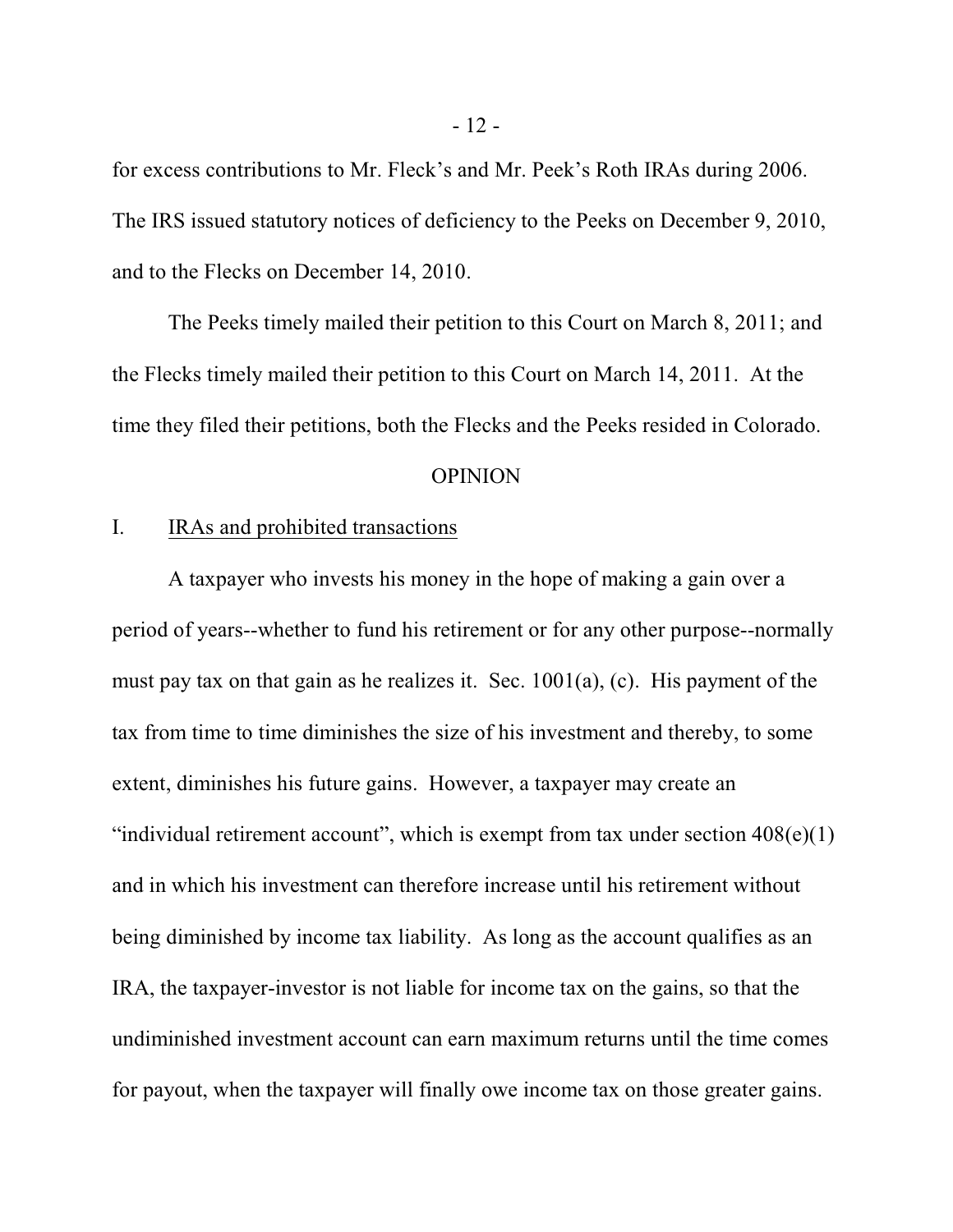Under section 408, the benefit of the traditional IRA is thus deferral of income tax liability on retirement investment gains.<sup>5</sup> Mr. Fleck and Mr. Peek therefore used IRAs to make their investments in FP Company, with the intention of deferring until retirement their income tax liability on the gain they hoped for (and did experience) from that investment.

However, IRAs are subject to special rules, including the provision in section  $408(e)(2)(A)^6$  that an account ceases to qualify as an IRA if "the individual for whose benefit any individual retirement account is established \* \* \* engages in any transaction prohibited by section 4975". The IRS contends that, under that provision, the Fleck Vista IRA, the Peek Vista IRA, and their successor IRAs ceased to qualify as IRAs as of the first day of 2001 through 2006 because Mr. Fleck and Mr. Peek made loan guaranties that were "prohibited transactions"

<sup>&</sup>lt;sup>5</sup>To the extent Mr. Fleck and Mr. Peek attempted to use Roth IRAs under section 408A, their desired tax benefit was slightly different. A taxpayer investing through a Roth IRA does not exclude qualifying contributions to the Roth IRA from income, but once in the Roth IRA, investments grow tax free and qualifying distributions from the Roth IRA are not subject to tax. See sec. 408A. Because the IRAs ceased to qualify before the attempted Roth conversion, the Roth IRA rules of section 408A have no application in these cases.

 ${}^6$ Section 408(e)(2)(A) provides: "If, during any taxable year of the individual for whose benefit any individual retirement account is established, that individual or his beneficiary engages in any transaction prohibited by section 4975 with respect to such account, such account ceases to be an individual retirement account as of the first day of such taxable year."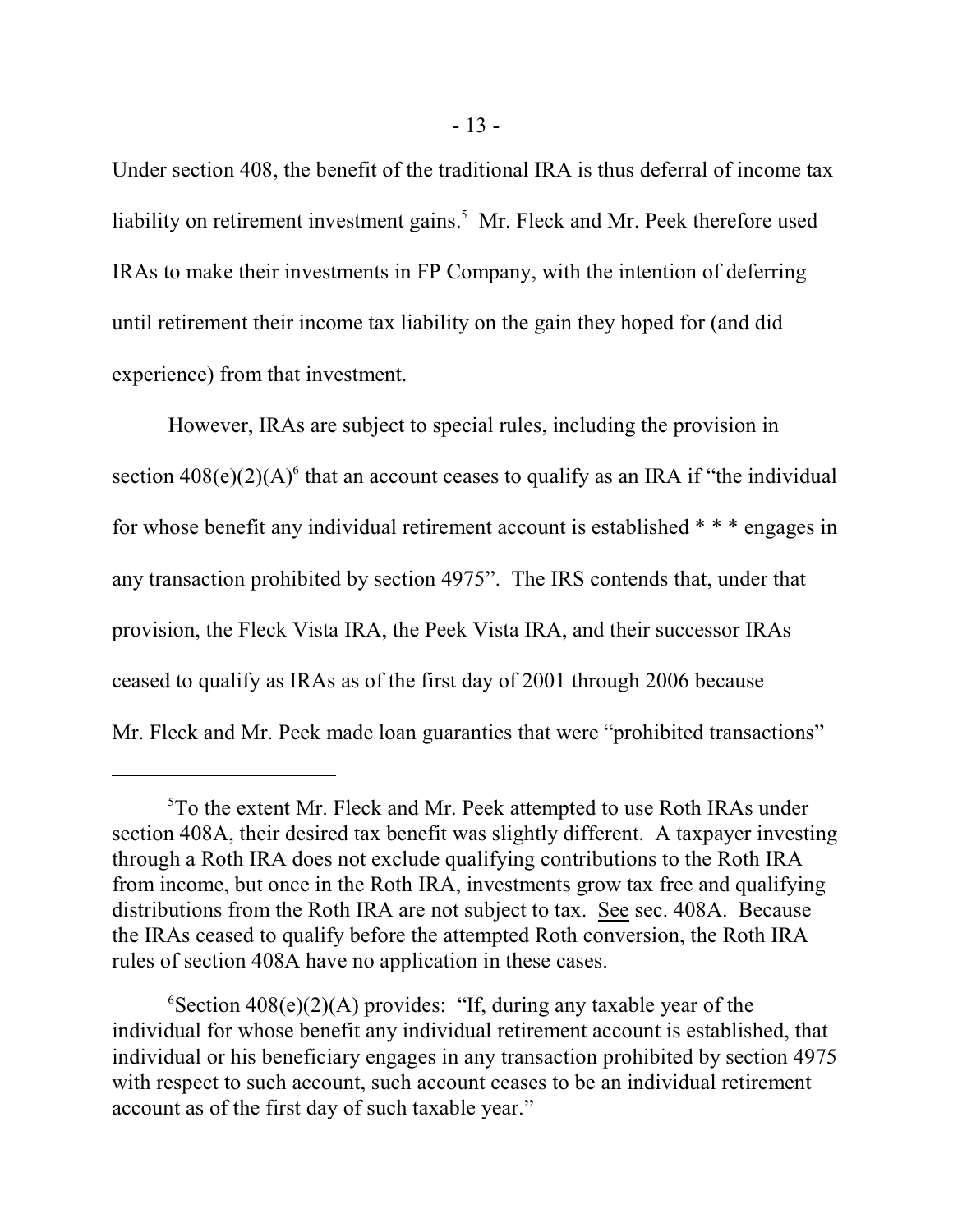under section  $4975(c)(1)(B)$ .<sup>7</sup> The IRS therefore concludes that the IRAs' assets are, under section  $408(e)(2)(B)$ ,<sup>8</sup> deemed to have been distributed to Mr. Fleck and Mr. Peek, who both therefore owe income tax on the gain on sale in 2006 and 2007. The petitioners dispute the IRS's contention that any prohibited transactions occurred, and instead contend that the IRAs remained qualified as such and therefore remained exempt from tax under section  $408(e)(1)$ .

## II. Loan guaranties as prohibited transactions

The IRS argues that Mr. Fleck's and Mr. Peek's personal guaranties of the \$200,000 promissory note from FP Company to the sellers of AFS in 2001 as part of FP Company's purchase of AFS's assets were prohibited transactions. Section  $4975(c)(1)(B)$  prohibits "any direct or indirect \* \* \* lending of money or other extension of credit between a [retirement] plan and a disqualified person". (Emphasis added.) The petitioners counter that Mr. Fleck's and Mr. Peek's

 $\sigma$ Section 4975(c)(1) enumerates categories of prohibited transactions, including "any direct or indirect-- \* \* \* (B) lending of money or other extension of credit between a plan and a disqualified person".

 ${}^8$ Section 408(e)(2)(B) provides: "In any case in which any account ceases to be an individual retirement account by reason of subparagraph (A) as of the first day of any taxable year, paragraph (1) of subsection (d) applies [i.e., "any amount paid or distributed \* \* \* shall be included in gross income by the payee or distributee"] as if there were a distribution on such first day in an amount equal to the fair market value (on such first day) of all assets in the account (on such first day)."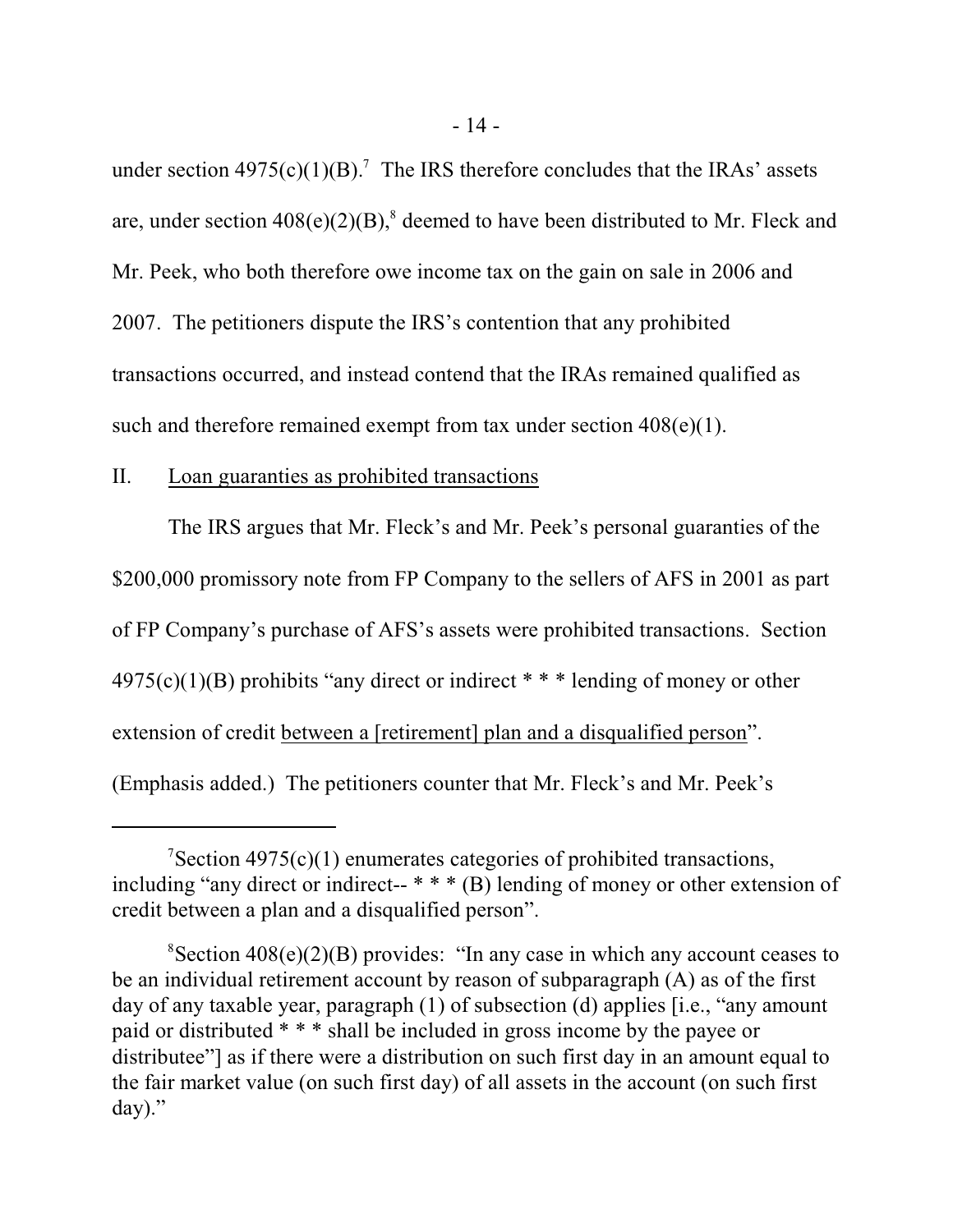personal guaranties were not prohibited transactions because they did not involve "the plan" (i.e., in this case, the IRAs), whereas the extension of credit prohibited under section  $4975(c)(1)(B)$  is "between a plan and a disqualified person".<sup>9</sup> (Emphasis added.) They acknowledge that a loan guaranty can fall within the prohibition, because, though it is not a direct extension of credit (i.e., a loan), it is an indirect extension of credit. See Janpol v. Commissioner, 101 T.C. 518, 527 (1993) ("An individual who guarantees repayment of a loan extended by a third party to a debtor is, although indirectly, extending credit to the debtor"). But petitioners argue that the prohibition applies only to an extension of credit that, whether direct (like a loan) or indirect (like a loan guaranty), is "between a plan and a disqualified person". The loan guaranties at issue were between disqualified persons (Mr. Fleck and Mr. Peek) and an entity other than the plans--i.e., FP Company, an entity owned by the IRAs, rather than the IRAs themselves.

 $\degree$ Section 4975(e)(2)(A) defines "disqualified person" as a "fiduciary," which is itself defined in section  $4975(e)(3)$  as "any person who  $***$  exercises any discretionary authority or discretionary control respecting management of such plan or exercises any authority or control respecting management or disposition of its assets". See Swanson v. Commissioner, 106 T.C. 76, 88 n.13 (1996). The parties stipulated that Mr. Fleck and Mr. Peek each retained all authority and control over his Vista IRA and its successor IRAs, and that each used this discretion to direct their IRAs to invest in FP Company. Thus, Mr. Fleck and Mr. Peek were "disqualified person[s]" as to their IRAs for purposes of this section.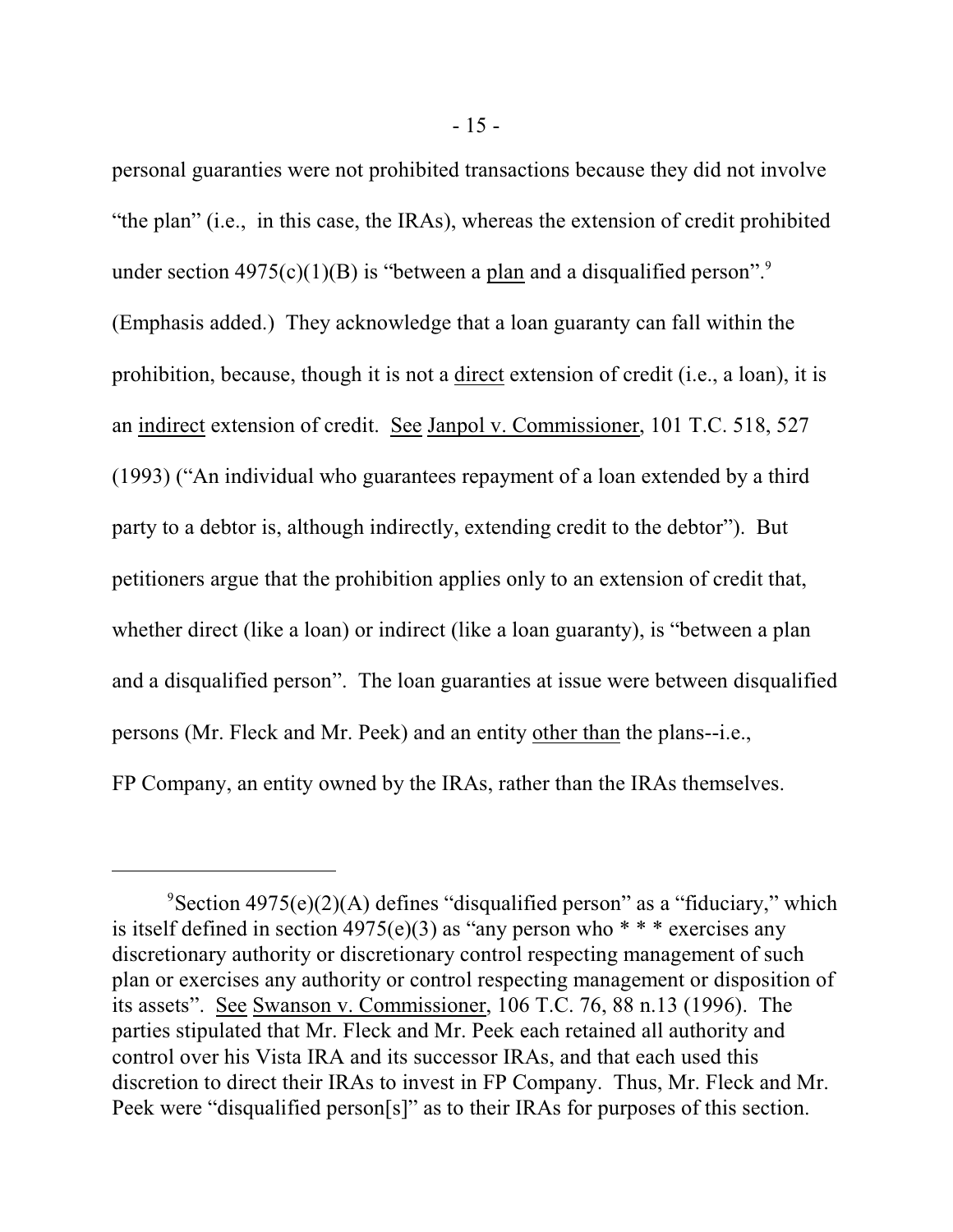This reading of the statute, however, would rob it of its intended breadth. Section  $4975(c)(1)(B)$  prohibits "any direct or indirect \* \* \* extension of credit between a plan and a disqualified person". (Emphasis added.) The Supreme Court has observed that when Congress used the phrase "any direct or indirect" in section  $4975(c)(1)$ , it thereby employed "broad language" and showed an obvious intention to "prohibit[] something more" than would be reached without it. Commissioner v. Keystone Consol. Indus., Inc., 508 U.S. 152, 159-160 (1993). As the Commissioner points out, if the statute prohibited only a loan or loan guaranty between a disqualified person and the IRA itself, then the prohibition could be easily and abusively avoided simply by having the IRA create a shell subsidiary to whom the disqualified person could then make a loan. That, however, is an obvious evasion that Congress intended to prevent by using the word "indirect". The language of section  $4975(c)(1)(B)$ , when given its obvious and intended meaning, prohibited Mr. Fleck and Mr. Peek from making loans or loan guaranties either directly to their IRAs or indirectly to their IRAs by way of the entity owned by the IRAs.

# III. Tax consequences of the guaranties on the sale of stock

The IRS's two notices of deficiency issued to petitioners for 2006 and 2007 are similar, and the one issued to the Flecks asserted: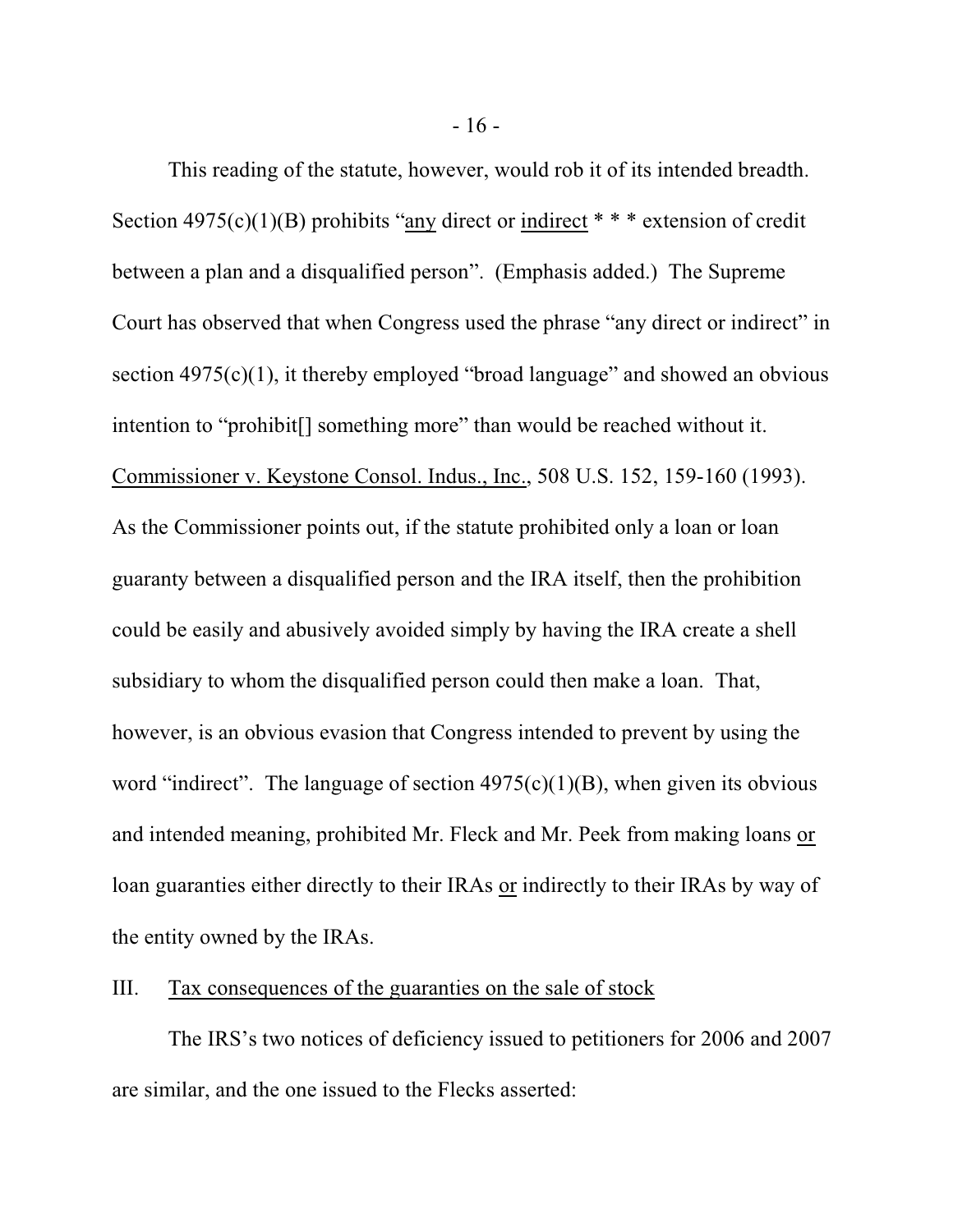The prohibited transaction triggered a liquidation of the IRAs in the [sic] 2001. Following that liquidation, the stock of FP Company Inc. is treated as owned by the [sic] Fleck and another individual [i.e., Mr. Peek] personally. Consequently, Fleck and the other individual are taxed personally on any gain on the sale of such stock.

Petitioners seem to argue that the IRS's notices of deficiency issued for 2006 and 2007 are somehow too late (because the loan guaranties were made in 2001), and that in the absence of an earlier notice of deficiency the IRAs remained exempt. Petitioners suggest that if the IRAs did not lose their exemption until 2006, then petitioners would have realized ordinary income in that year, rather than the capital gain determined in the notices; and they argue that since the notices did not make that particular adjustment, the notices are somehow inadequate to support an assessment of tax based on capital gains. This argument either misconstrues the tax consequences to an individual who engages in prohibited transactions with respect to an IRA or perhaps exaggerates the importance of the wording of the notices. The notices determined deficiencies for 2006 and 2007 on the basis of a prohibited transaction that took place in 2001. We now redetermine those 2006 and 2007 deficiencies and decide (1) whether the accounts that held the FP Company stock were IRAs in 2006 when the stock was sold (we hold they were not), (2) when they ceased to be IRAs and therefore exempt from income tax (we hold in 2001), and (3) the tax consequences of their non-exemption (we hold Mr.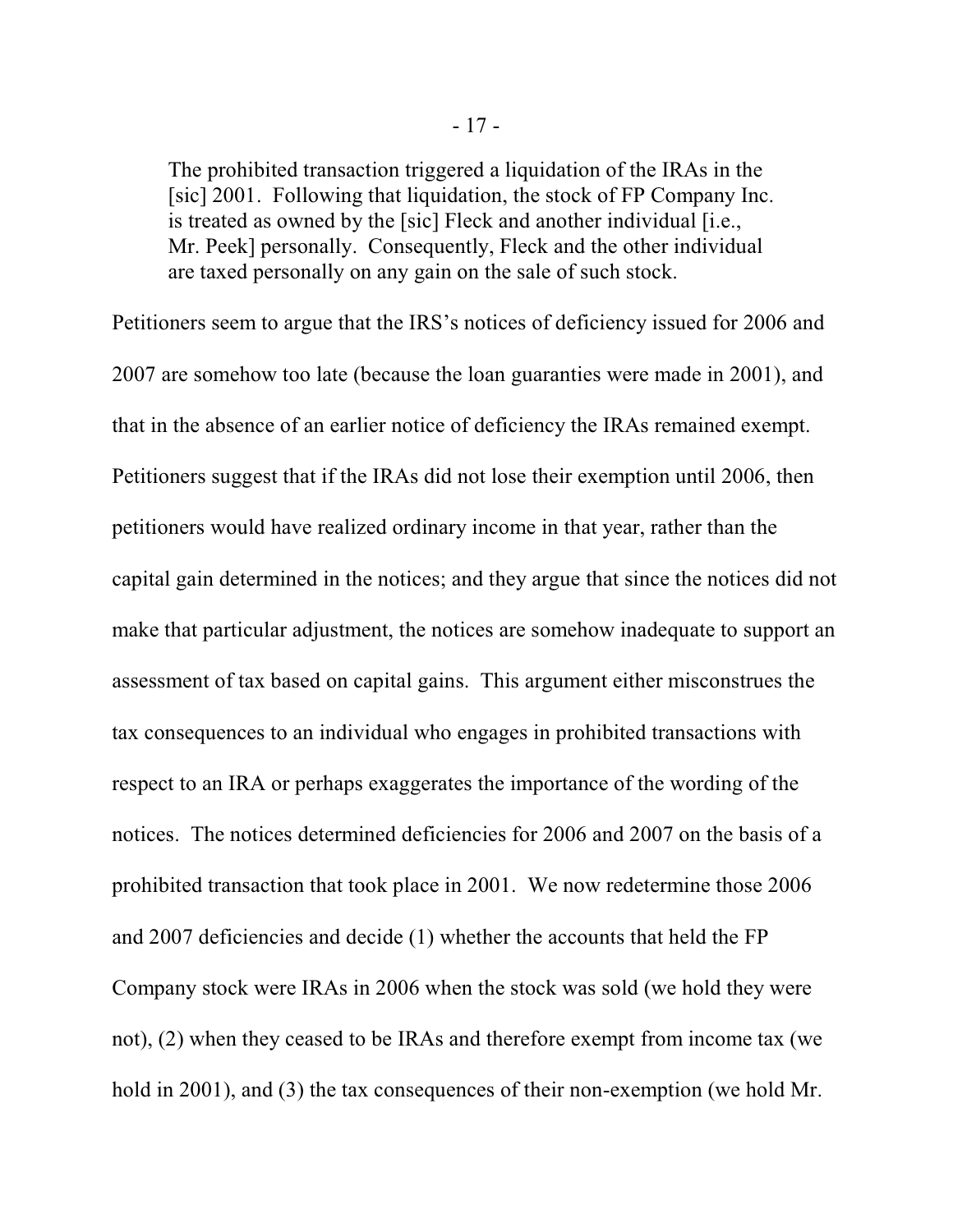Fleck and Mr. Peek are liable for tax on the capital gains realized in 2006 and 2007 from the sale of the FP Company stock).

The loan guaranties were not a once-and-done transaction with effects only in 2001 but instead remained in place and constituted a continuing prohibited transaction, thus preventing Mr. Fleck's and Mr. Peck's accounts that held the FP Company stock from being IRAs in subsequent years.<sup>10</sup> On January 1, 2006, it remained true that Mr. Fleck and Mr. Peek guaranteed the loan to FP Company; if FP Company defaulted, they would pay. By its nature, the loan guaranty that each man made put him and his account in an indirect lending relationship that would persist until the loan was paid off.

Consequently, under section  $408(e)(2)(A)$ , each original account holding the FP Company stock ceased to qualify as an IRA in 2001. In 2003 and 2004 when Mr. Fleck and Mr. Peek established Roth IRAs, those accounts ceased to be Roth IRAs when they funded the accounts with FP Company stock, because the prohibited transactions continued as to those accounts. See sec. 408A(a) ("Except as provided in this section, a Roth IRA shall be treated for purposes of this title in

 $10$ Since the guaranties (i.e., the prohibited transactions) continued through the time of the sale of FP Company stock in 2006, we do not address what, if any, requirements there are to subsequently reform or resuscitate an IRA that, pursuant to the provisions in section  $408(e)(1)$ , has "ceased to be an individual retirement account".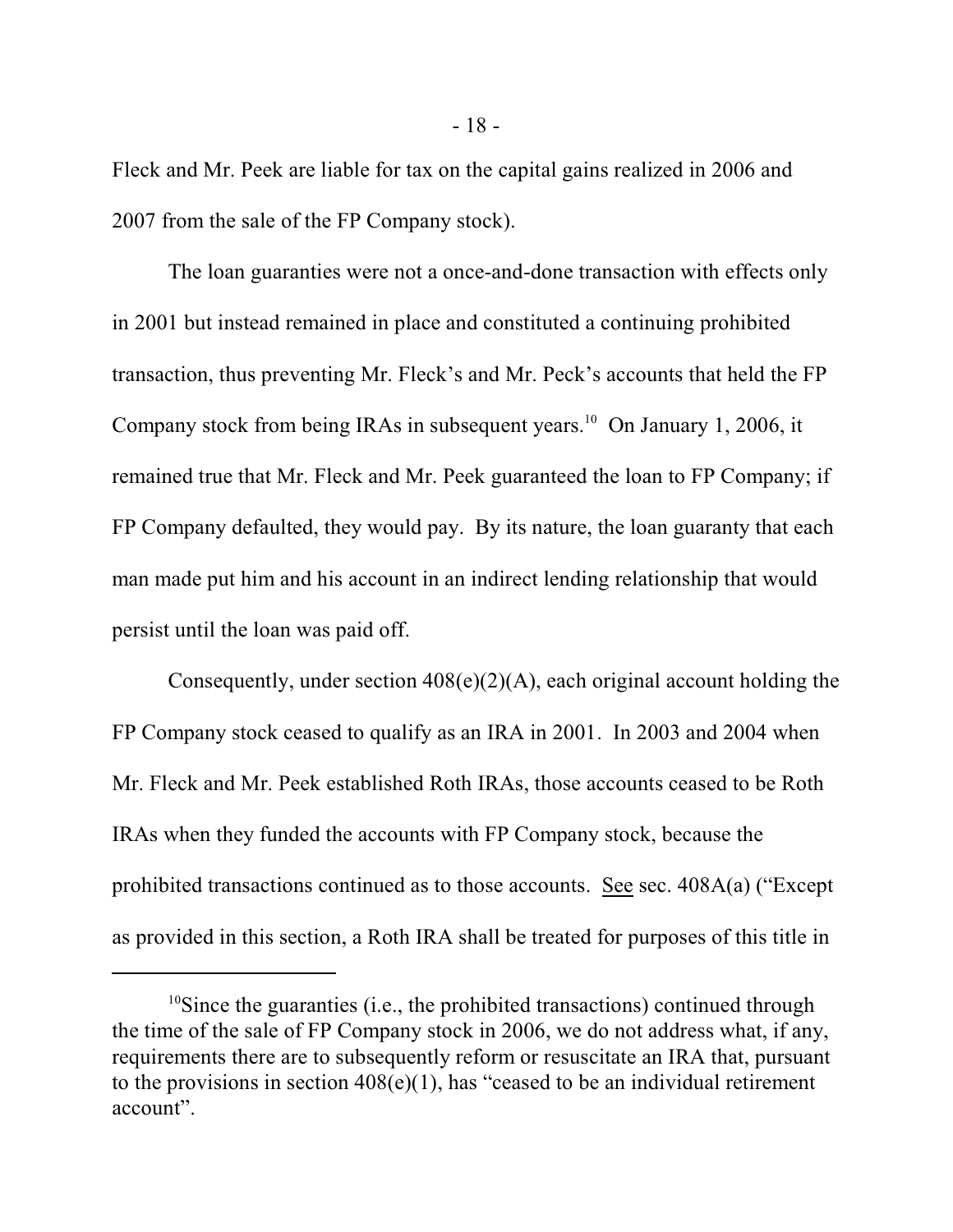the same manner as an individual retirement plan"). For the same reasons, the accounts holding the FP Company stock when the stock was sold in 2006 were not Roth IRAs, and the gains from the sale realized in 2006 and 2007 were not exempt from tax. The tax liability from the gain is properly attributable to Mr. Fleck and Mr. Peek as the creators and beneficiaries of the accounts that sold the FP Company stock. See secs. 671, 408(a), (e)(2)(A)(i). Petitioners have not challenged the IRS's calculation of gain on the sale or asserted that they were entitled to a higher basis in the stock than what the IRS allowed. They were therefore liable for tax on the gains realized in the sale transaction as determined in the notices of deficiency.<sup>11</sup>

 $11$ In the alternative, the IRS agues that Mr. Fleck and Mr. Peek owe excise tax on the excess contributions to their successor IRAs under section 4973(a). While section  $4973(a)$  imposes an excise tax equal to  $6\%$  of the excess contribution made to a traditional/Roth IRA, this tax is imposed only for each subsequent year in which the excess contribution remains in the IRA. Under our holding here that when the IRAs engaged in prohibited transactions, they ceased to be IRAs and the value of the IRAs' assets constituted deemed distributions to Mr. Peek and Mr. Fleck personally, any excessive contribution to a new IRA was self-corrected and no excise tax would be due. We therefore do not address further this alternative theory.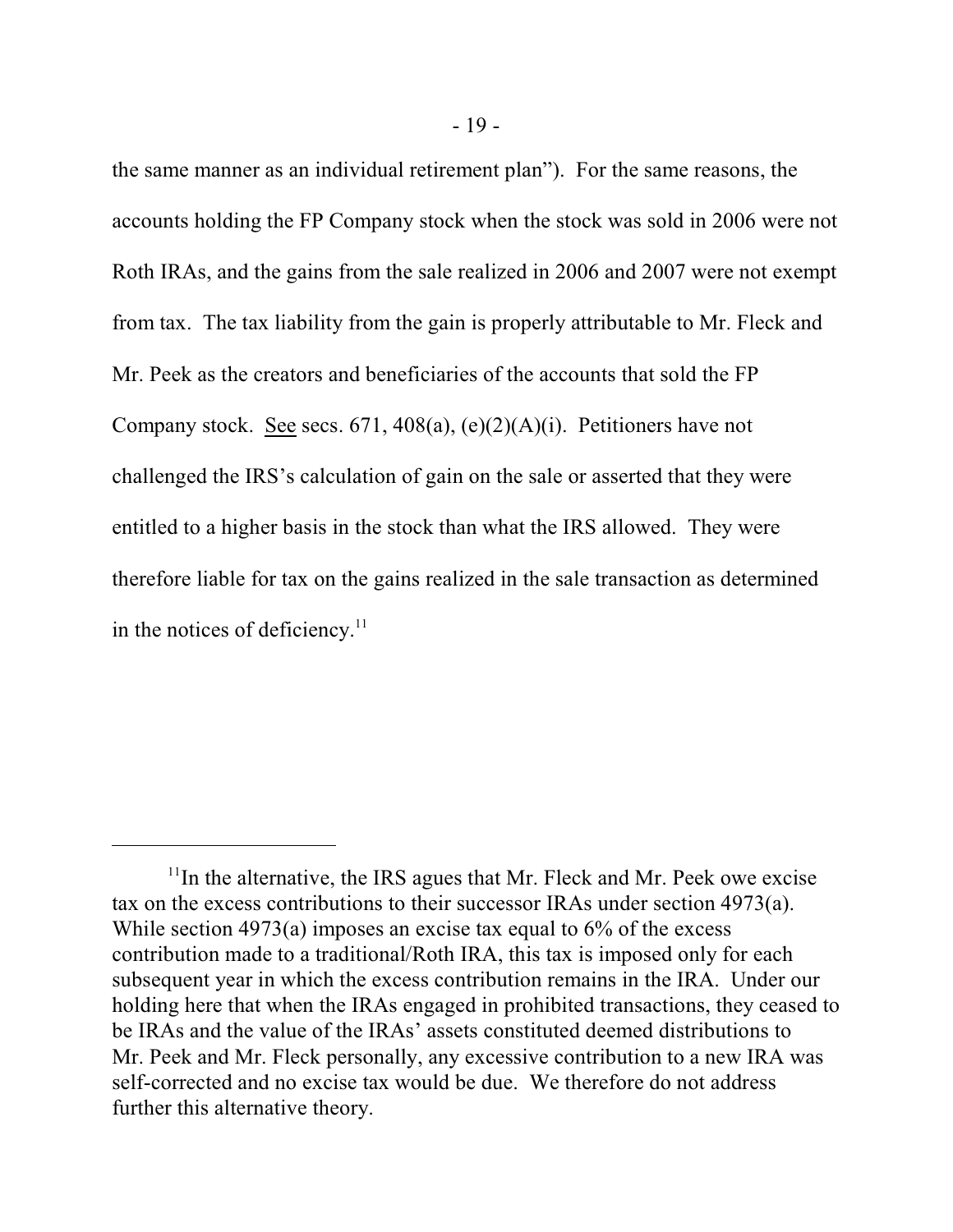### IV. Accuracy-related penalties

#### A. Substantial understatements

The IRS determined that the Flecks and the Peeks are liable for a 20% accuracy-related penalty because their underpayments were "substantial understatement[s] of income tax" under section 6662(b)(2). By definition, an understatement of income tax is substantial if it exceeds the greater of \$5,000 or 10% of the tax required to be shown on the return. Sec.  $6662(d)(1)(A)$ . Pursuant to section 7491(c), the Commissioner bears the burden of producing sufficient evidence showing that the imposition of the penalty is appropriate in a given case. Higbee v. Commissioner, 116 T.C. 438, 446 (2001). He has met this burden of showing substantial understatements of income tax for 2006, since the adjustments for 2006 in the notices of deficiency result in deficiencies that exceed the requisite amounts. The same cannot be said for the 2007 deficiencies; consequently, the Commissioner also maintains that both the 2006 and 2007 underpayments in these cases were attributable to "negligence or disregard of rules or regulations". Sec.  $6662(b)(1)$ .

# B. Negligence or disregard

For purposes of section 6662, "the term 'negligence' includes any failure to make a reasonable attempt to comply with the provisions of this title [i.e. 26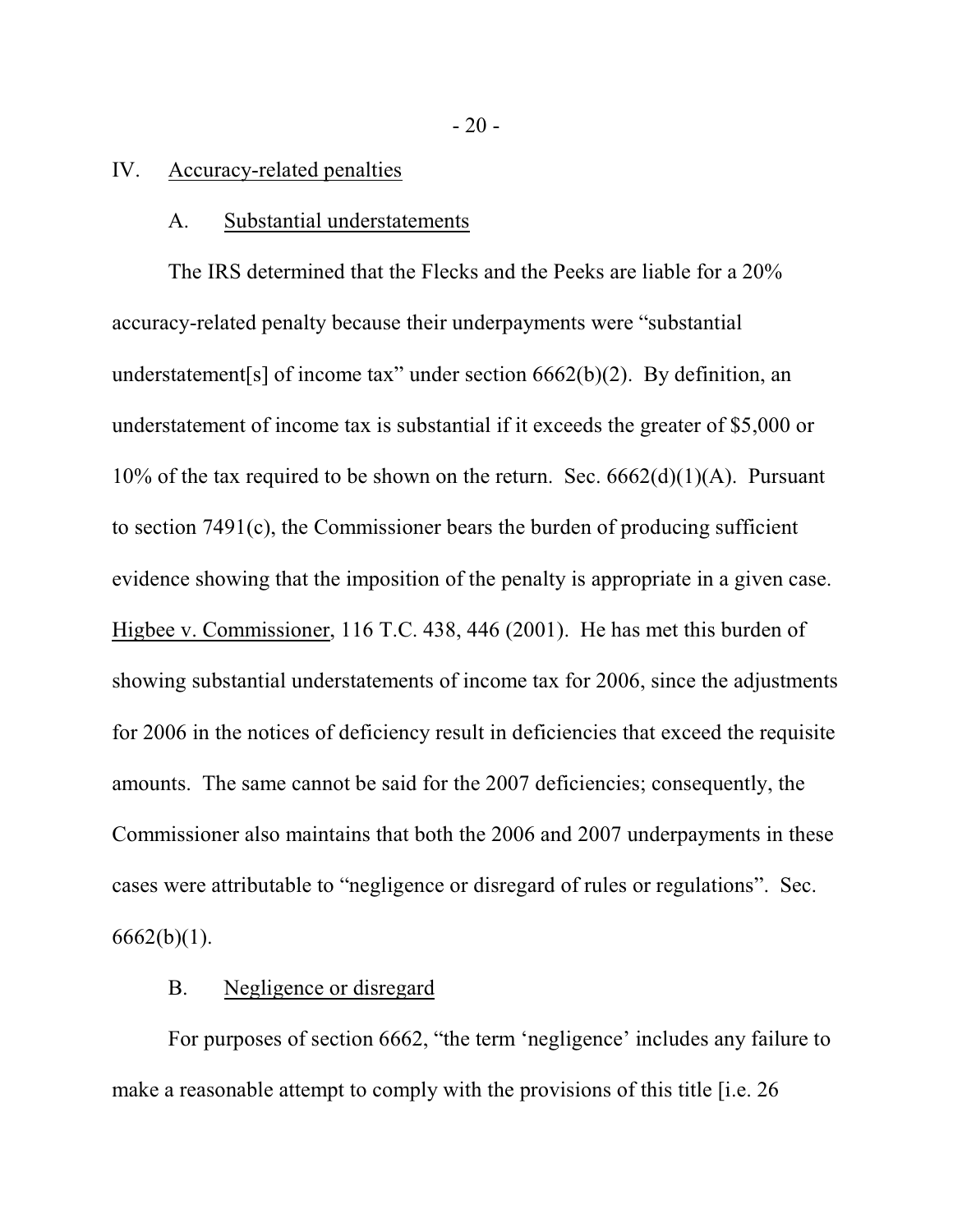U.S.C.]". Sec. 6662(c). Negligence is defined as a lack of due care or failure to do what a reasonable and ordinarily prudent person would do under the circumstances. Neely v. Commissioner, 85 T.C. 934 (1985). The term "disregard" includes any careless, reckless, or intentional disregard of the rules or regulations. Sec. 6662(c).

The underpayments in these cases result from petitioners' failures to report capital gain income that they realized from the 2006 sale of FP Company stock; instead petitioners contended that IRAs held the FP Company stock when the stock was sold and, therefore, the realized gains were not taxable. However, Mr. Fleck and Mr. Peek were well aware that prohibited transactions listed in section 4975 could be fatal to their IRA arrangements, because both the IACC information they received and an opinion letter from their accountant discussed section 4975 in detail. The IACC information expressly stated: "the taxpayer could not engage in transactions with the IRA that the IRS would determine to be 'prohibited transactions'".

Section  $4975(c)(1)(B)$  clearly provides that any "indirect  $* * *$  lending of money or other extension of credit between a plan and a disqualified person" is a prohibited transaction. As we have held, Mr. Fleck's and Mr. Peek's personal guaranties to FP Company were "indirect \* \* \* extension[s] of credit" to their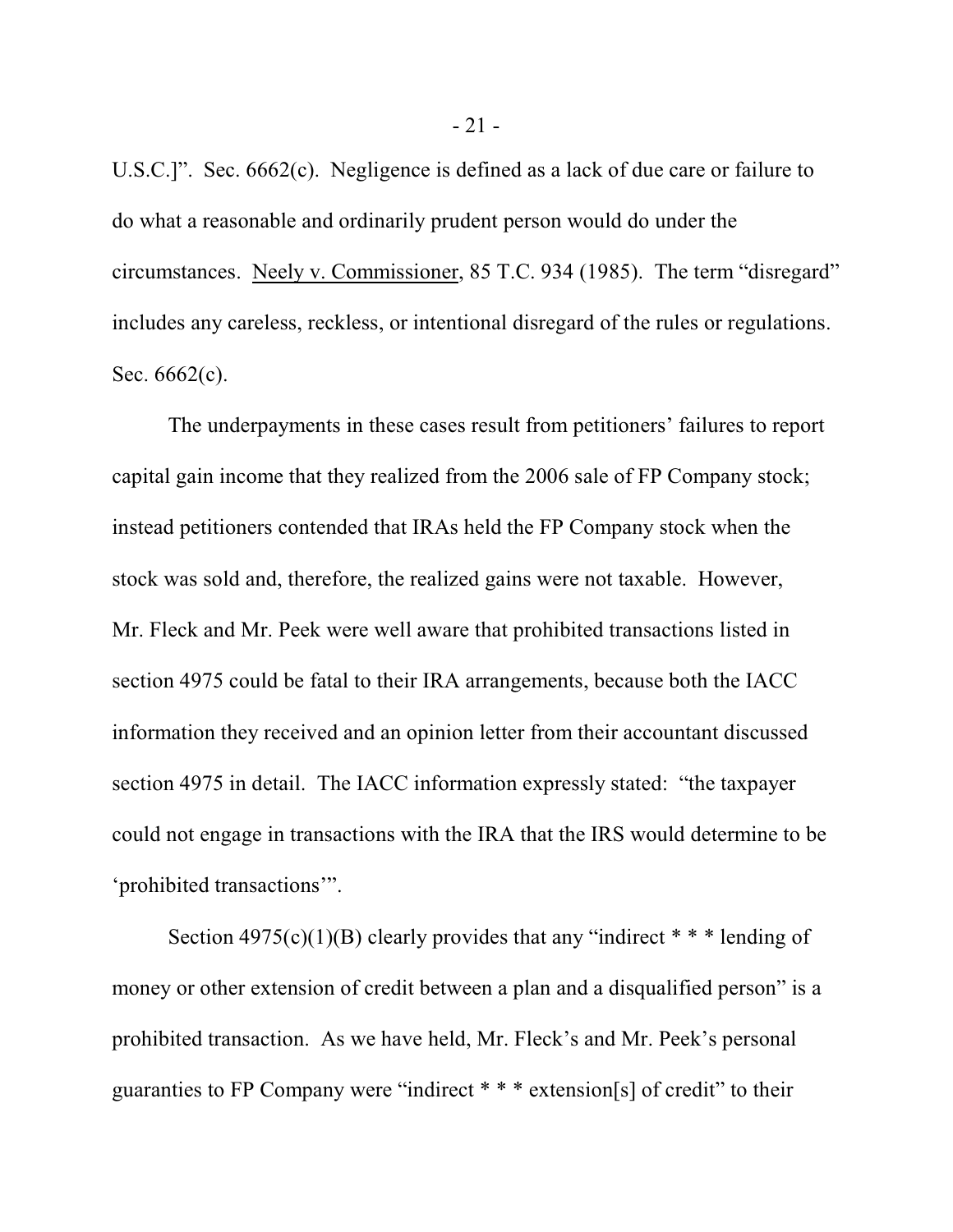IRAs and were prohibited transactions, see Janpol v. Commissioner, 101 T.C. at 527, and no one advised them otherwise. Given Mr. Fleck's and Mr. Peek's knowledge about the hazards of prohibited transactions and their personal involvement with the FP Company transactions (in particular, their personal guaranties), we conclude that petitioners were negligent when they failed to report income from the sales of FP Company stock after Mr. Fleck and Mr. Peek had engaged in a prohibited transaction.

#### C. Reasonable cause and good faith

Once the Commissioner meets this burden, the taxpayer must come forward with persuasive evidence that the Commissioner's determination is incorrect. Rule 142(a); Higbee v. Commissioner, 116 T.C. at 447. Petitioners argue that, even if they owe tax on the gain from the sale of FP Company, they acted with reasonable cause and in good faith when they failed to report the capital gains at issue, because they relied on advice provided by Mr. Blees, the C.P.A. See sec. 6664(c) (accuracy-related penalty is not due with respect to any portion of an underpayment if it is shown that there was reasonable cause and taxpayer acted in good faith with respect to that portion). However, as Mr. Fleck and Mr. Peek knew, Mr. Blees was himself not a disinterested professional but rather an active promoter of the IACC. A "promoter" is ""an adviser who participated in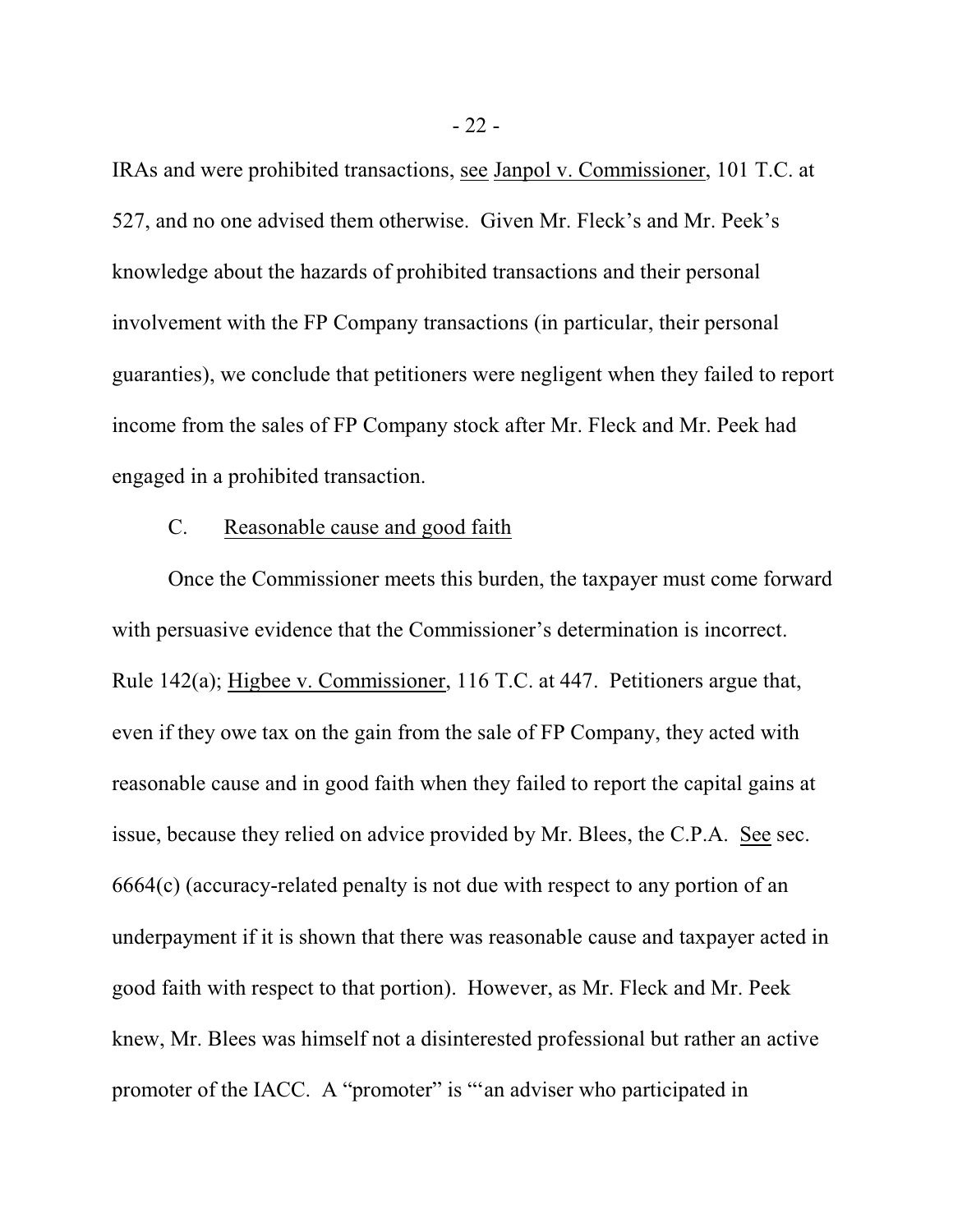structuring the transaction or is otherwise related to, has an interest in, or profits from the transaction.'" 106 Ltd. v. Commissioner, 136 T.C. 67, 79 (2011) (quoting Tigers Eye Trading, LLC v. Commissioner, T.C. Memo. 2009-121), aff'd, 684 F.3d 84 (D.C. Cir. 2012). What they received from Mr. Blees was not advice so much as a sales pitch.

Because of Mr. Blees's role as promoter, Mr. Fleck and Mr. Peek could not reasonably and in good faith rely on that advice. See 106 Ltd. v. Commissioner, 136 T.C. at 79 ("promoters take the good-faith out of good-faith reliance"). As the parties have stipulated, Mr. Blees sold to Mr. Fleck and Mr. Peek the IACC plan, which was later used to structure the purchase of AFS's assets. Mr. Blees was thus a promoter, and Mr. Fleck and Mr. Peek could not reasonably and in good faith rely on his advice to adopt the IACC.

Moreover, there is no indication that Mr. Fleck and Mr. Peek informed their accountant of their intention to personally guarantee FP Company loans, or that Mr. Blees gave them any advice that their personal guaranties would not be a prohibited transaction under section 4975. Rather, they were warned not to engage in any transactions that "the IRS would determine to be a 'prohibited transaction'".